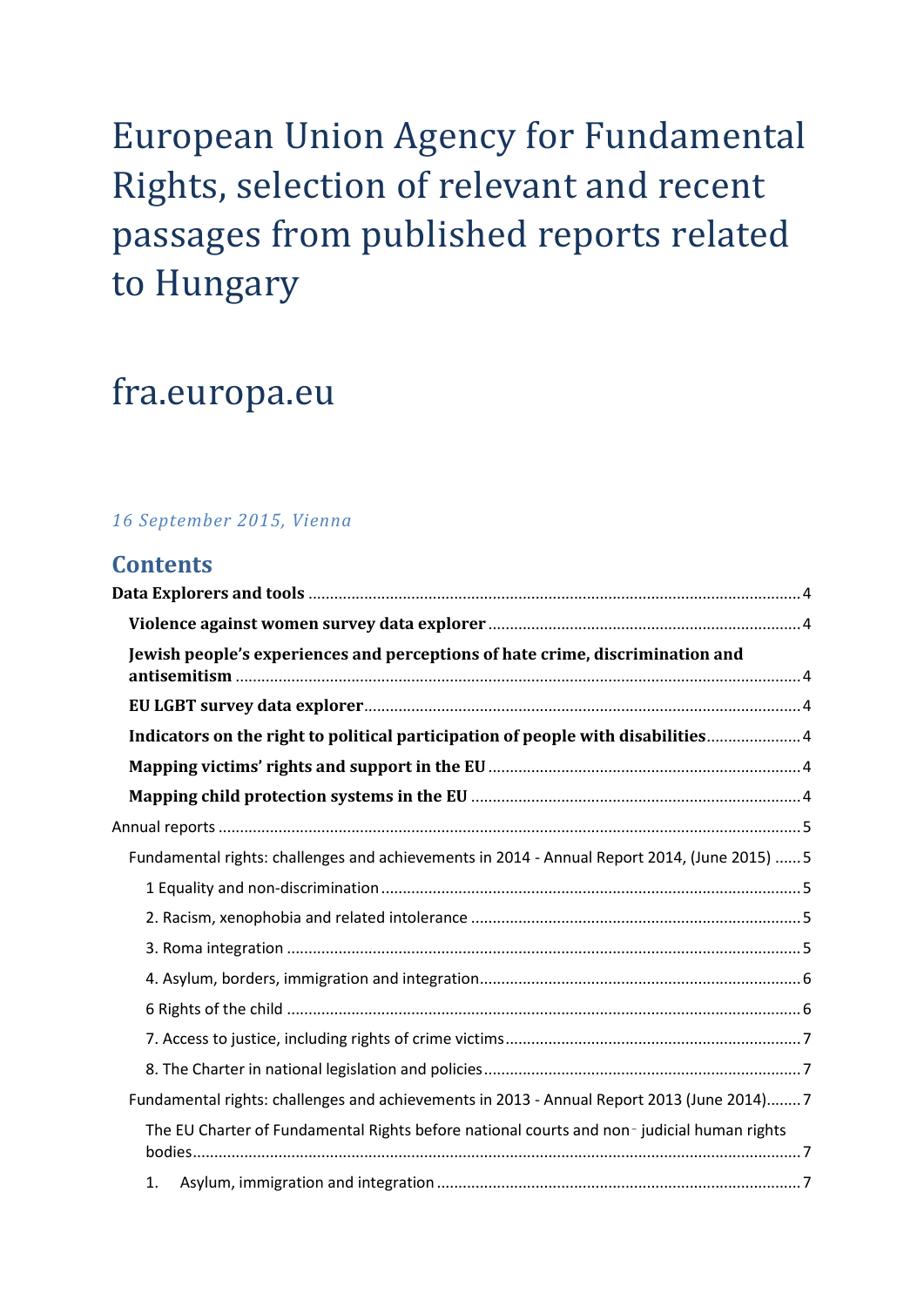| 2. |                                                                                                    |
|----|----------------------------------------------------------------------------------------------------|
| 3. |                                                                                                    |
| 4. |                                                                                                    |
| 5. |                                                                                                    |
| 6. |                                                                                                    |
| 7. |                                                                                                    |
| 8. |                                                                                                    |
| 9. |                                                                                                    |
|    |                                                                                                    |
|    |                                                                                                    |
|    | Freedom to conduct a business: exploring the dimensions of a fundamental right (August 2015)       |
|    | Severe labour exploitation: workers moving within or into the European Union (June 2015)11         |
|    | Victims of crime in the EU: the extent and nature of support for victims (January 2015) 12         |
|    |                                                                                                    |
|    | Fundamental rights at land borders: findings from selected European Union border crossing          |
|    | Addressing forced marriage in the EU: legal provisions and promising practices (October 2014)      |
|    | Criminalisation of migrants in an irregular situation and of persons engaging with them (March     |
|    |                                                                                                    |
|    |                                                                                                    |
|    | Violence against women: an EU-wide survey. Main results report (March 2014)  16                    |
|    |                                                                                                    |
|    | Discrimination and hate crime against Jews in EU Member States: experiences and perceptions        |
|    |                                                                                                    |
|    | Access to data protection remedies in EU Member States (January 2014)  18                          |
|    |                                                                                                    |
|    | Being Trans in the EU - Comparative analysis of the EU LGBT survey data (December 2014)18          |
|    |                                                                                                    |
|    | Implementing the UN CRPD: An overview of legal reforms in EU Member States (May 2015)20            |
|    | Equal protection for all victims of hate crime - The case of people with disabilities (March 2015) |
|    | The right to political participation for persons with disabilities: human rights indicators (May   |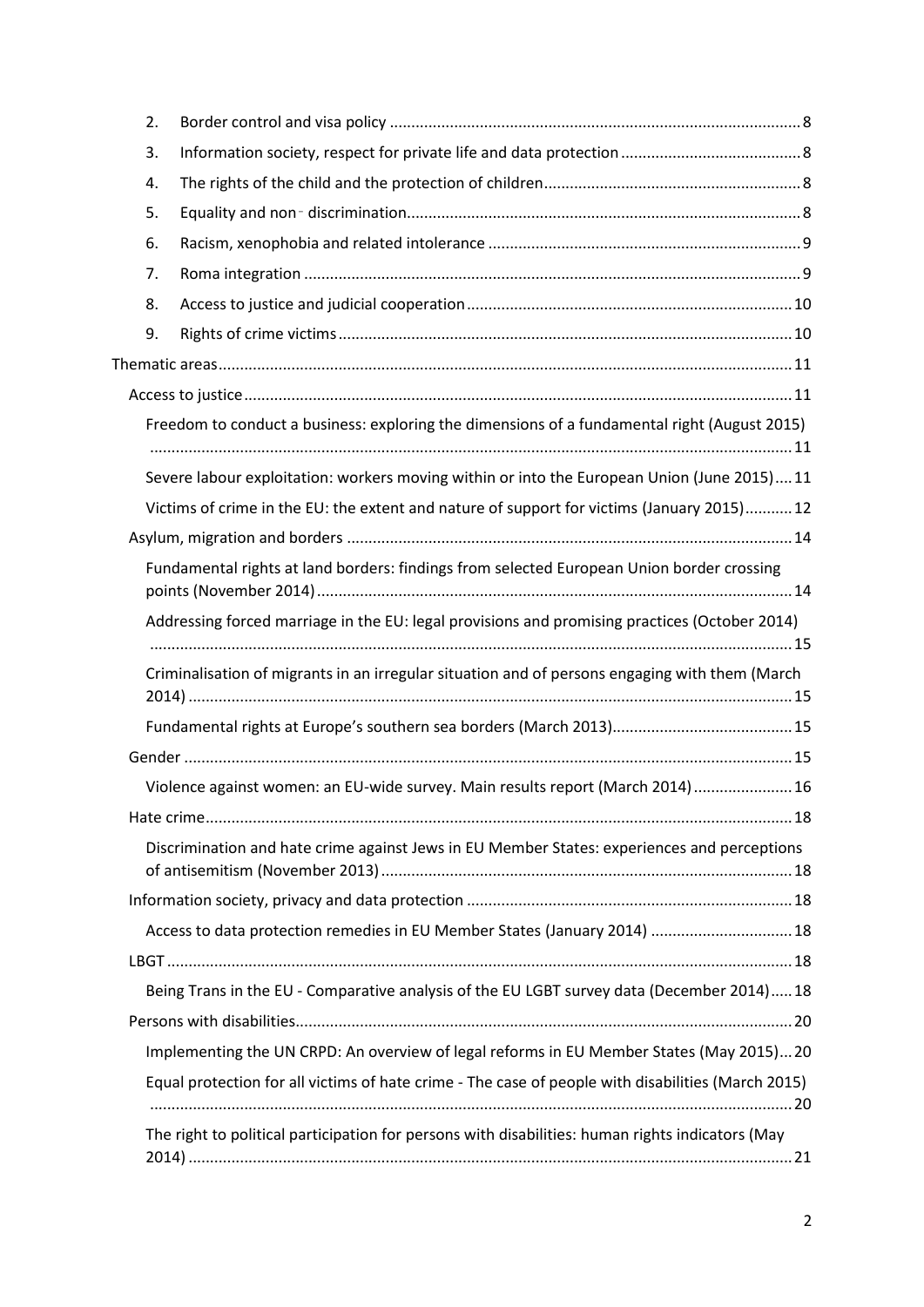| Legal capacity of persons with intellectual disabilities and persons with mental health problems |  |
|--------------------------------------------------------------------------------------------------|--|
|                                                                                                  |  |
| Racism, discrimination, intolerance and extremism: learning from experiences in Greece and       |  |
| Antisemitism: Summary overview of the situation in the European Union 2001–2012                  |  |
| Tackling racism and discrimination in sport - Guide of Promising Practices, Initiatives and      |  |
|                                                                                                  |  |
| Discrimination against and living conditions of Roma women in 11 EU Member States (October       |  |
| Education: the situation of Roma in 11 EU Member States (October 2014) 23                        |  |
| Poverty and employment: the situation of Roma in 11 EU Member States (October 2014)23            |  |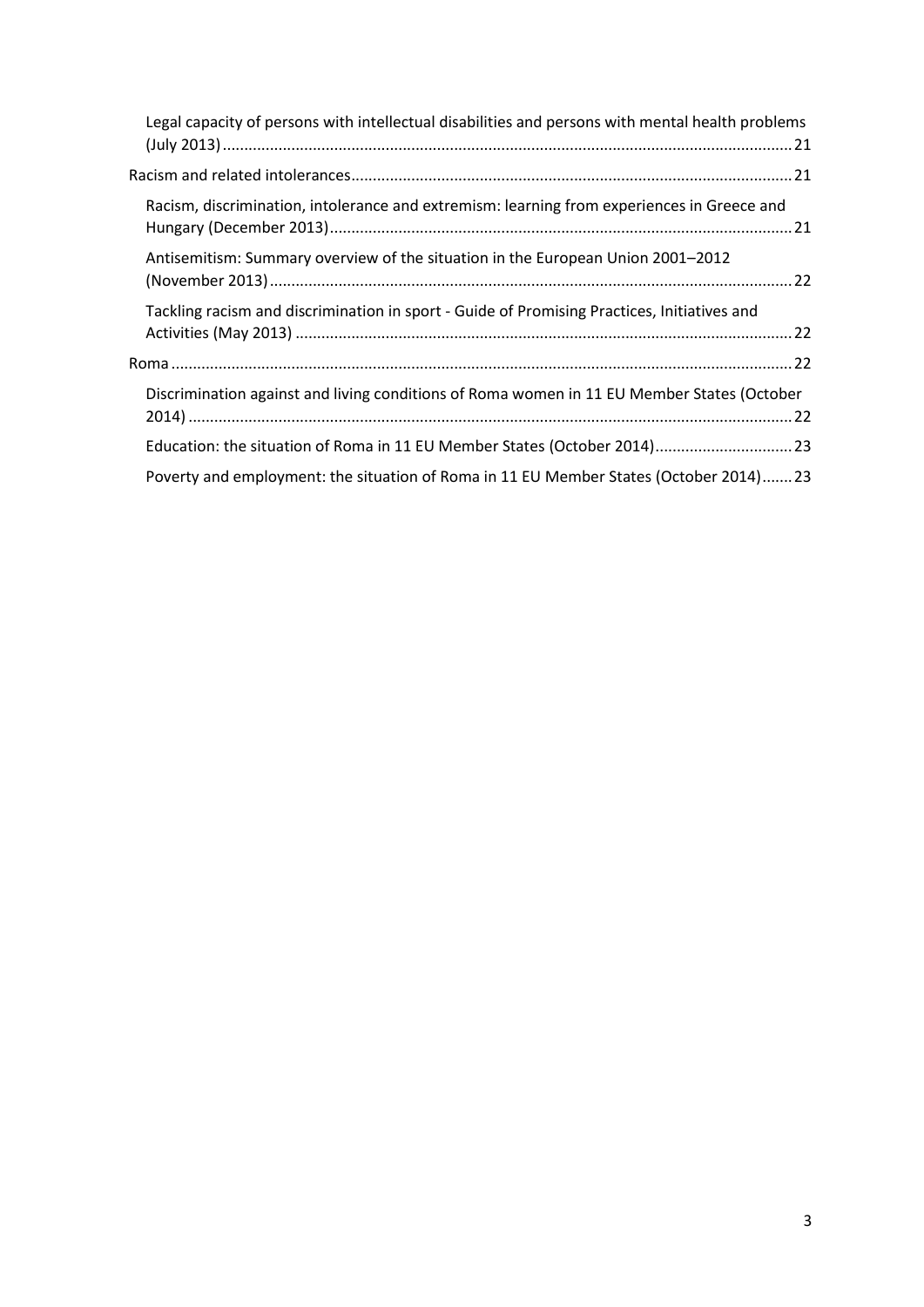# <span id="page-3-0"></span>**Data Explorers and tools**

# <span id="page-3-1"></span>**Violence against women survey data explorer** <http://fra.europa.eu/DVS/DVT/vaw.php>

<span id="page-3-2"></span>**Jewish people's experiences and perceptions of hate crime, discrimination and antisemitism** <http://fra.europa.eu/DVS/DVT/as2013.php>

<span id="page-3-3"></span>**EU LGBT survey data explorer** <http://fra.europa.eu/DVS/DVT/lgbt.php>

<span id="page-3-4"></span>**Indicators on the right to political participation of people with disabilities** [http://fra.europa.eu/en/publications-and-resources/data-and-maps/comparative-data/political](http://fra.europa.eu/en/publications-and-resources/data-and-maps/comparative-data/political-participation)[participation](http://fra.europa.eu/en/publications-and-resources/data-and-maps/comparative-data/political-participation)

# <span id="page-3-5"></span>**Mapping victims' rights and support in the EU**

[http://fra.europa.eu/en/publications-and-resources/data-and-maps/comparative-data/victims](http://fra.europa.eu/en/publications-and-resources/data-and-maps/comparative-data/victims-support-services)[support-services](http://fra.europa.eu/en/publications-and-resources/data-and-maps/comparative-data/victims-support-services)

# <span id="page-3-6"></span>**Mapping child protection systems in the EU**

[http://fra.europa.eu/en/publications-and-resources/data-and-maps/comparative-data/child](http://fra.europa.eu/en/publications-and-resources/data-and-maps/comparative-data/child-protection)[protection](http://fra.europa.eu/en/publications-and-resources/data-and-maps/comparative-data/child-protection)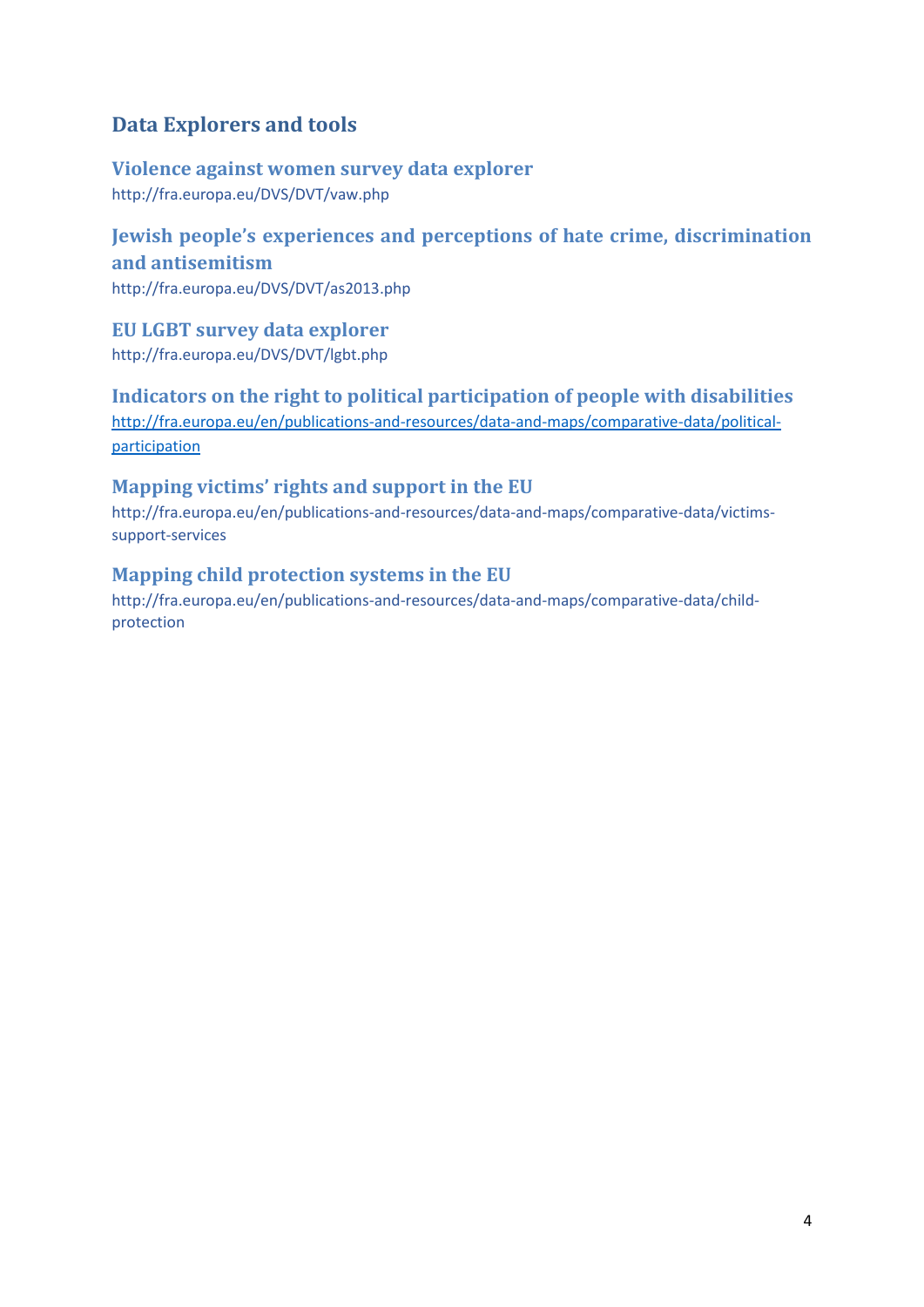# <span id="page-4-0"></span>**Annual reports**

# <span id="page-4-1"></span>**Fundamental rights: challenges and achievements in 2014 - Annual Report 2014, (June 2015)**

[http://fra.europa.eu/sites/default/files/fra-annual-report-2014\\_en.pdf](http://fra.europa.eu/sites/default/files/fra-annual-report-2014_en.pdf)

## <span id="page-4-2"></span>1 Equality and non-discrimination

## 1.1 Countering discrimination requires strong cooperation between all relevant actors

"Concerning the third conditionality, some Member States have consulted or plan to consult with bodies in charge of protection of rights of persons with disabilities or disabled persons organisations (DPOs). This was the case in Austria, Belgium, Bulgaria, Cyprus, Denmark, Estonia, France, Greece, Hungary, Ireland, Italy, Latvia, Lithuania, Luxembourg, Malta, the Netherlands, Poland, Portugal, Romania, Slovakia, Spain and Sweden." (p. 31)

"FRA, together with a group of national human rights bodies, therefore continued working in 2014 on a pilot online tool named 'Clarity' to help victims of discrimination and other fundamental rights violations gain better access to non-judicial remedies. The bodies involved represented Austria, Bulgaria, Cyprus, Finland, France, Greece, Hungary, Italy, Malta, Portugal, Romania, Slovakia, Spain and the United Kingdom (Northern Ireland)." (p. 29)

"Member States also took steps to begin training staff involved in the management and control of ESIF on EU anti-discrimination law and policy, in line with the second conditionality. This happened in Austria, Belgium, Bulgaria, Croatia, Cyprus, the Czech Republic, Denmark, Estonia, Finland, France, Germany, Hungary, Italy, Latvia, Lithuania, Luxembourg, Malta, the Netherlands, Poland, Romania, Slovakia, Slovenia, Spain and Sweden." (p. 31)

## <span id="page-4-3"></span>2. Racism, xenophobia and related intolerance

#### 2.2.2. Racist violence, crime and fear

"According to Europol's 2014 Annual report, threatening marches and violent demonstrations took place in areas where Roma live in the Czech Republic, Hungary and Slovakia in 2013. Far-right activists organise these public displays, but the general public often supports them, reinforcing their message of intimidation." (p. 52)

#### 2.2.2. Racist violence, crime and fear

"The Council of Europe Commissioner for Human Rights emphasised that the situation in Hungary has deteriorated, with anti-Gypsyism being the "most widespread, and blatant form of intolerance in Hungary today". Besides Roma, targets have included Jews and other vulnerable groups such as asylum seekers and refugees. The commissioner also noted that authorities "have often been criticised for failing to identify and respond effectively to hate crimes". (p. 52)

## <span id="page-4-4"></span>3. Roma integration

#### 3.1.2. Legal action to tackle discrimination against Roma

"The Regional Court of Nyíregyháza in Hungary took a decision regarding school segregation, which the Regional Court of Appeal of Debrecen upheld on 6 November 2014. The court ordered the city council and the school run by the Greek Catholic Church to stop segregating Roma children and refrain from future violations. Later in 2014, the Hungarian parliament amended the Public Education Law, in accordance with which government decrees may set special conditions to foster equal opportunities in education in case of ethnic minority schools. The government justified this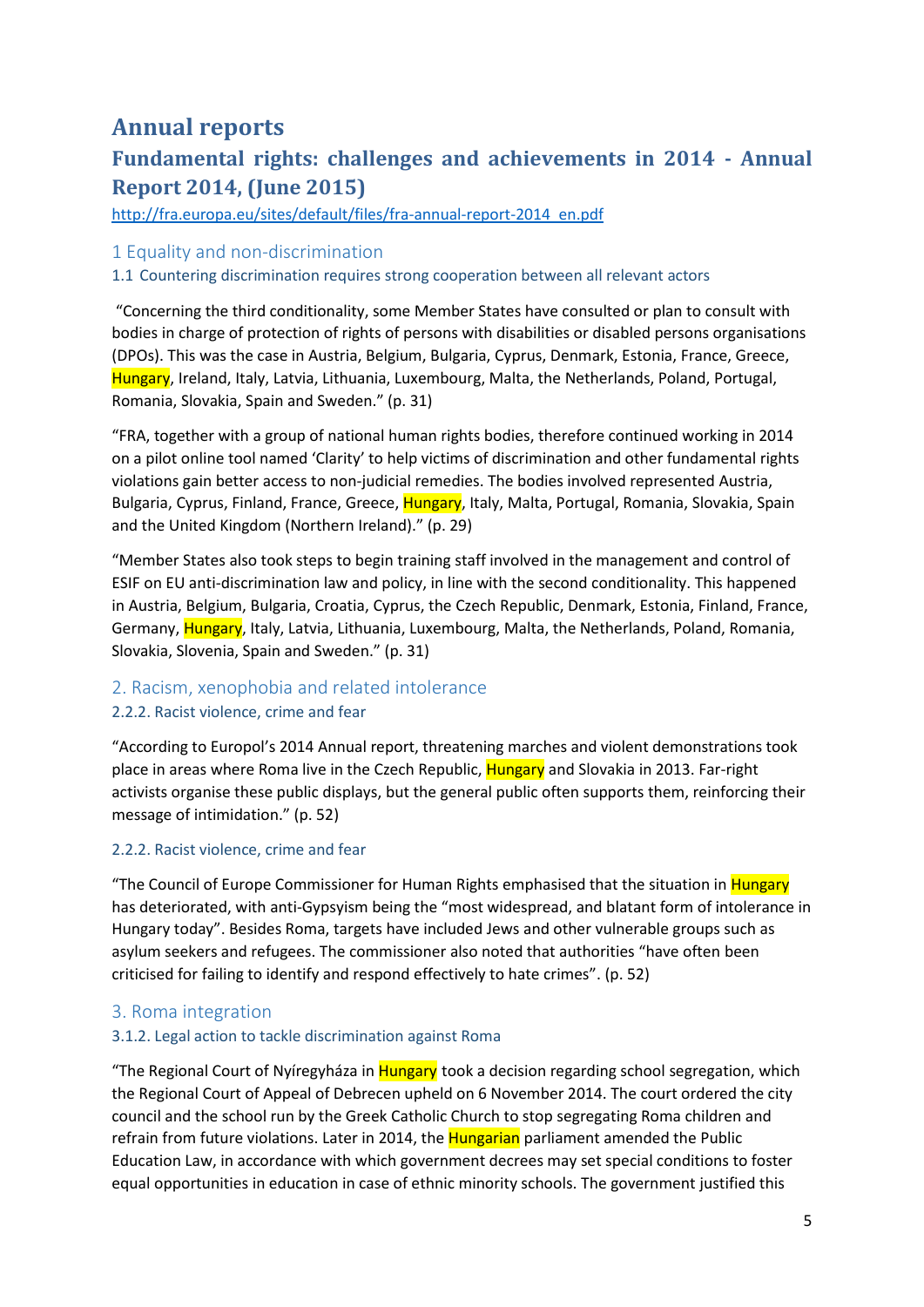provision with the objective of providing equal access to quality education by defining the extra educational services that must be provided and the regulatory guarantees that are necessary in certain areas. According to critics, however, this means that the government can decide where to allow segregation to continue. The amendment includes a clause in accordance with which the government, when making such a decree, must especially keep in sight the prohibition on illegal segregation." (p. 73)

#### 3.1.3. "Nothing about us without us": Roma participation

"In Hungary, Roma are also involved in two bodies, namely the Roma Coordination Council and the Evaluation Committee of the National Strategy 'Making Things Better for Our Children'." (p. 74)

#### 3.2. "What gets measured gets done": towards rights-based indicators on Roma integration

"A number of countries with significant Roma populations (Bulgaria, Croatia, the Czech Republic, Hungary, Romania and Slovakia) have included ethnic identifiers in their censuses and have data disaggregated by ethnic origin." (p. 75)

## <span id="page-5-0"></span>4. Asylum, borders, immigration and integration

#### 4.6. EU Member State measures promoting inclusive societies

"However, turning from policy to practice, fewer Member States adopted and implemented concrete measures, such as training for public officials and civil servants dealing with migrants. Austria, Croatia, the Czech Republic, Germany, Greece, Hungary, Ireland, Italy, Latvia, Malta, the Netherlands and Slovenia did so." (p. 96)

## 4.7. Transforming education, reflecting diversity in society

"In most cases, such curricular programmes provide information, knowledge and skills enabling pupils to live in community in modern ethnically diverse societies. However, in eight Member States (Belgium, Cyprus, Estonia, France, Greece, Hungary, Portugal and Slovakia), there are no such elements in the national curriculum." (p. 98)

#### 4.8. Empowering migrants in their path to participation

"A majority of Member States (Belgium, Denmark, Estonia, Finland, Hungary, Ireland, Lithuania, Luxembourg, the Netherlands, Portugal, Slovakia, Slovenia, Sweden, Spain and the United Kingdom) have granted third-country nationals the right to vote in local elections, for all or some selected nationalities." (p. 99)

## <span id="page-5-1"></span>6 Rights of the child

## 6.1. Children living in poverty in Europe

"Figure 6.1: Children at risk of poverty or social exclusion in 2012 and 2013, by EU Member State (%) [Figure shows a risk of 41% in 2012 and 43% in 2013 for  $\frac{\text{Hungary}}{\text{m}}$  (p. 128)

"Seven country-specific recommendations focus on child poverty: these were made to Bulgaria, Hungary, Ireland, Italy, Romania, Spain and the United Kingdom. These seven countries have high proportions of children living in poverty or social exclusion, all above 30 %." (p. 129)

"Croatia, Greece, Hungary, Ireland, Latvia and Spain, which have high or very high poverty rates, made good use of EU funds." (p. 132)

#### 6.3. Access of children to judicial proceedings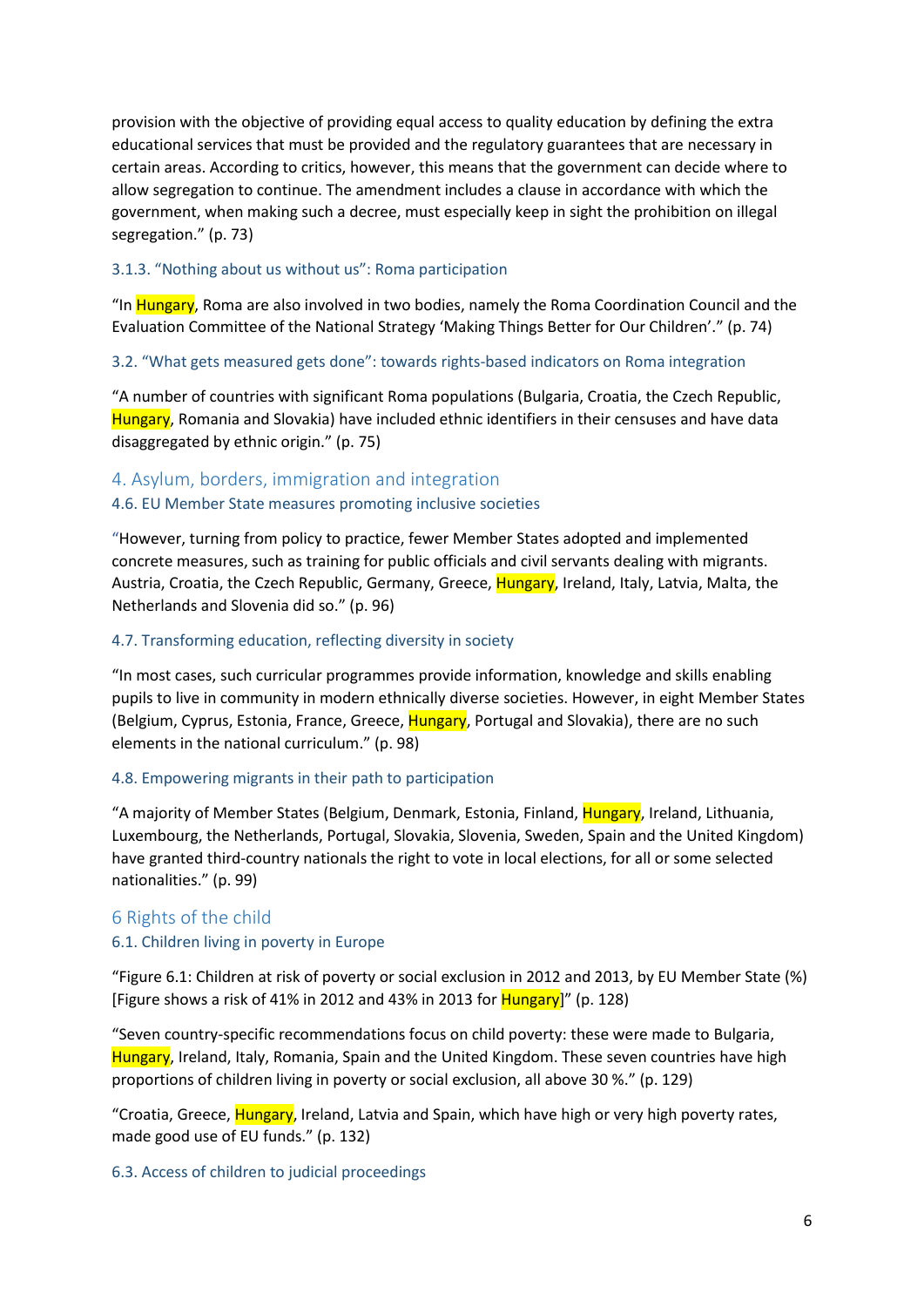"EU Member States have taken a number of initiatives since the European Commission's and FRA's legal and social research took place, often in the process of transposing the Victims' Directive. In 2014, Croatia, Cyprus, Germany, Hungary, Latvia, Lithuania, Malta, the Netherlands, Spain and the United Kingdom reformed or began reforming their legislation. These reforms mainly relate to legal assistance and legal aid for children who are victims, training, hearing proceedings, guardianship and protection measures." (p. 137)

# <span id="page-6-0"></span>7. Access to justice, including rights of crime victims

## 7.2. EU and Member States progress on the Roadmap on procedural rights in criminal proceedings

"The EU Member States that proposed or adopted new legislation or amended existing laws with a view to transposing the Directive on the right to information (Denmark is not taking part) in 2014 included Cyprus, the Czech Republic, Estonia, Finland, France, Hungary, Italy, Luxembourg, Malta, the Netherlands, Slovenia, Spain and Sweden." (p. 148)

## 7.4.1. Measures to combat violence against women at Member State level

"As of January 2015, seven Member States had legislation in force implementing the EPO [European Protection Order] (Austria, Estonia, Germany, Hungary, Malta, Spain and the United Kingdom) and 15 Member States had draft legislation at various stages of the legislative process." (p. 154)

# <span id="page-6-1"></span>8. The Charter in national legislation and policies EU Charter of Fundamental Rights and its use by Member States

"In Hungary, the Deputy State Secretary for Pre-legislative Coordination and Public Law Legislation of the Ministry of Justice has to monitor the bills under parliamentary debate and ensure that the bills are constitutional and compatible with fundamental rights standards." (p. 170)

# <span id="page-6-2"></span>**Fundamental rights: challenges and achievements in 2013 - Annual Report 2013 (June 2014)**

[http://fra.europa.eu/sites/default/files/fra-2014-annual-report-2013-2\\_en.pdf](http://fra.europa.eu/sites/default/files/fra-2014-annual-report-2013-2_en.pdf)

# <span id="page-6-3"></span>The EU Charter of Fundamental Rights before national courts and non - judicial human rights bodies

"Some Member States' courts have yet to make a single reference to the Charter in their requests for preliminary rulings by the CJEU since the Charter entered into force. Besides Croatia, which joined the EU only in July 2013, this applies to Cyprus, Denmark, **Hungary** and Slovenia." (p. 23)

"The Commissioner for Fundamental Rights in Hungary has sought the Charter's support when bringing cases to the constitutional court concerning data protection, right to an effective remedy and to a fair trial, freedom of information, the right to property and the right to social security." (p. 31)

## 1. Asylum, immigration and integration

# <span id="page-6-4"></span>1.3. Member States slow to implement EU law safeguards: the example of effective return-monitoring systems

"Only 11 of the 19 EU Member States which FRA considers to have effective return‑ monitoring systems had monitors on board either systematically or occasionally: Austria, the Czech Republic, Denmark, Estonia, Hungary, Lithuania, Luxembourg, the Netherlands, Poland, Spain and the United Kingdom." (p. 47)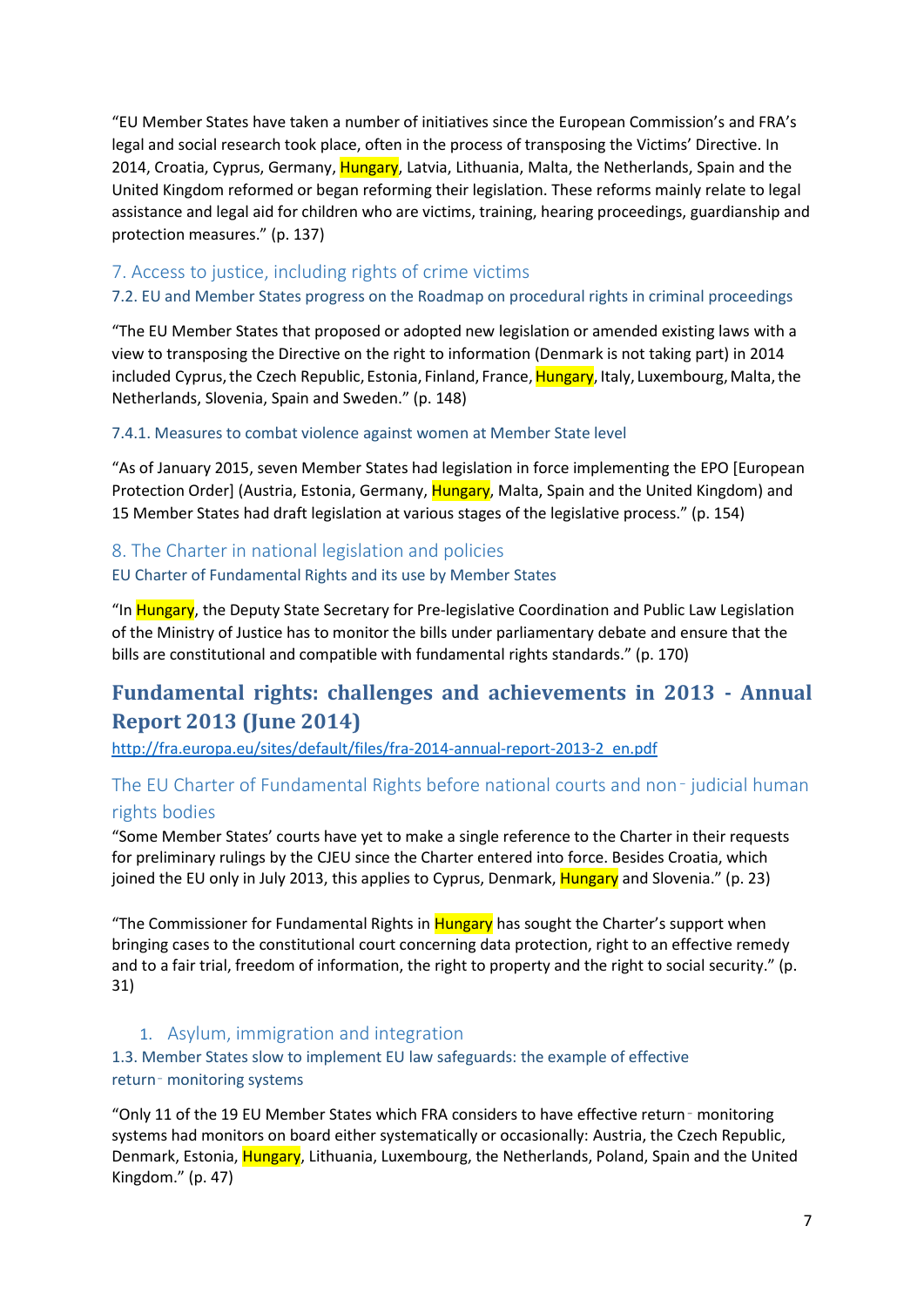1.4. Some Member States require excessive or disproportionate fees for residence permits – an example of practical obstacles for migrant integration

"In Hungary, for instance, the fee for the main permit holder is  $€60$  for a single permit and for highly qualified third‑ country nationals, and €33 for a long‑ term residence permit." (p. 50)

"The fees under the Free Movement Directive are lowest in Hungary (€3–€32), Romania (€3) and Slovakia (€5) and highest in Finland (€114) and Latvia (€114–€359)." (p. 50)

2. Border control and visa policy

#### <span id="page-7-0"></span>2.2. Number of arrivals in southern Europe rises

"In addition, in 2013 the number of irregular migrants increased substantially, including in Hungary (25,000 persons)." (p. 64)

<span id="page-7-1"></span>3. Information society, respect for private life and data protection

#### 3.1.2. EU Member States respond to mass surveillance

"Some EU Member States assessed reform of intelligence service legislation in the light of the Snowden revelations. In France and Hungary, for example, amendments regulating intelligence services' access to personal data prompted criticisms from civil society organisations, politicians and specialist bodies such as the French National Digital Council and the Hungarian DPA, respectively. In November 2013, the Hungarian Constitutional Court validated the related law's constitutionality. The court ruled that a counter-terrorism organisation was not violating the right to privacy by collecting covert intelligence on citizens based on ministerial permission rather than on a court warrant." (p. 84)

<span id="page-7-2"></span>4. The rights of the child and the protection of children

## 4.2.1. Domestic violence and sexual abuse

"December 2013 was the deadline for EU Member States to transpose the Directive on sexual abuse and exploitation and child pornography into national law. Thus, 2013 continued to witness criminal law reforms in the area of sexual abuse, domestic violence, child pornography and sex tourism in Member States such as Austria, Germany, Hungary, Italy, Latvia and the Netherlands." (p. 107)

#### Child poverty and education

"Cuts of more than 5 % [in education expenditure] were observed in Croatia, Cyprus, Greece, Hungary, Italy, Latvia, Lithuania, Portugal, Romania and the United Kingdom (Wales)..."

## <span id="page-7-3"></span>5. Equality and non‑ discrimination

#### 5.4 Member States adopt measures to counter discrimination

"Finally, the European Commission closed the infringement procedure on the forced retirement of judges in Hungary, which had lowered their mandatory retirement age from 70 to 62. Hungary amended the relevant legal act." (p. 135)

#### 5.4.2 Countering discrimination on the ground of disability

"EU Member States continued to bring their legislation and policy frameworks in line with their legal obligations under the CRPD. New legislation was either adopted or presented in draft in Austria, Belgium, Estonia, Hungary, Italy, Latvia, the Netherlands, Portugal and the United Kingdom... Croatia, the Czech Republic, **Hungary** and Latvia adopted reforms to remove or reduce restrictions for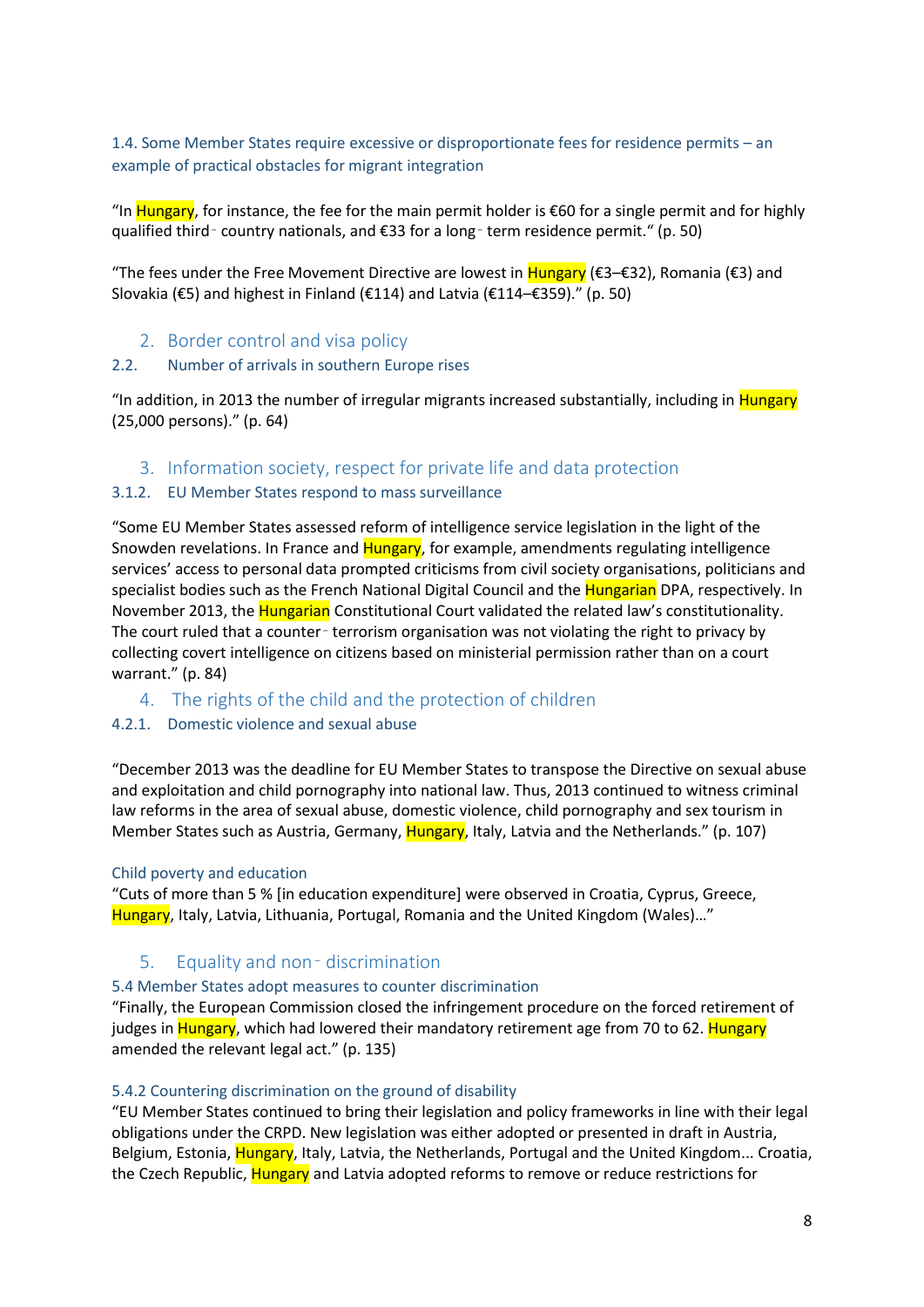persons with psychosocial or intellectual disabilities who have been deprived of legal capacity" (p. 135)

# <span id="page-8-0"></span>6. Racism, xenophobia and related intolerance

## 6.2.1 Racism, xenophobia and related intolerance in politics

"The year 2013 was marked by steady support for political parties with largely xenophobic anti- foreigner, anti-migrant and anti-Muslim agendas in a number of EU Member States including Austria, Bulgaria, the Czech Republic, France, Greece, Hungary and the Netherlands." (p. 152)

### 6.2.3 Racism and xenophobia persist in the European Union

"Roma, persons of African descent, migrants and asylum seekers continue to face racism and xenophobia in the European Union, as evidence from Austria, Bulgaria, Finland, Germany, Greece, Hungary, Ireland, the Netherlands, Slovakia and Sweden shows. "(p. 153)

"The arrival of asylum seekers and refugees in Bulgaria and Hungary in larger numbers than usual fuelled the expression of xenophobic sentiments and attitudes in these countries." (p. 153)

## 7. Roma integration

#### <span id="page-8-1"></span>7.1. European institutions renew political commitment to Roma inclusion and integration

"The Council of Europe and the European Commission's DG Employment launched a new project in Bulgaria, Hungary, Italy, Romania and Slovakia to strengthen political will and build local authorities' ability to draft and implement Roma inclusion plans and projects" (p. 170)

#### 7.2.2. Engaging with civil society

"Hungary set up several consultative bodies, which involve representatives of Roma minority self-governments and representatives of civil society organisations." (p. 171)

#### 7.2.4. EU Structural Funds and national‑ level funding for Roma integration

"In Hungary, municipalities are required to prepare equal opportunity programmes as of 1 July 2013 to participate in tenders financed by either the national budget or EU funds." (p. 173)

"Croatia, Hungary, Italy and Poland supported scholarship programmes for Roma students in primary, secondary and tertiary education." (p. 173)

#### 7.3. Member States target integration in four priority areas

[Education] "Despite Member States' commitments to non‑ discrimination, the segregation of Roma children in education remains a widespread problem in Member States including the Czech Republic, Hungary, Romania and Slovakia. Small steps forward were made, but challenges remain... In nearly a quarter of its schools, **Hungary** has established an integrated pedagogical system designed to bridge the gap between educationally disadvantaged and non‑ disadvantaged children." (p. 174)

[Employment] "Hungary also offered adult vocational education and training courses, providing special support for training courses connected to public work. At least 15 % of individuals benefiting from labour market programmes must be of Roma origin." (p. 175)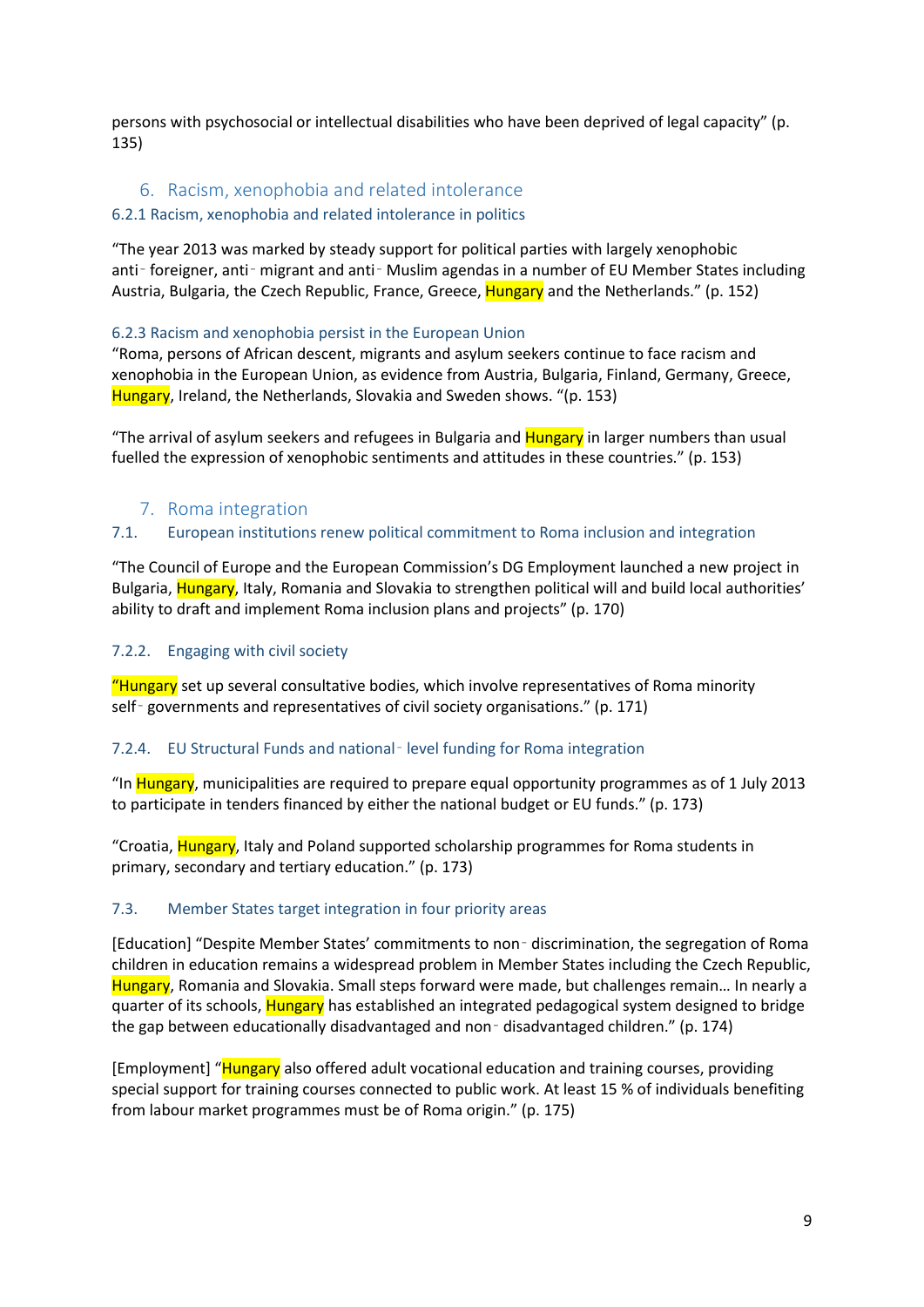[Housing] "Despite efforts to improve the Roma housing situation, negative developments also took place. In Hungary, a programme to reduce segregated neighbourhoods faced funding-related delays." (p. 177)

[Healthcare] "Bulgaria provided HIV prevention workshops and Hungary delivered healthcare communication campaigns. Hungary also launched a professional educational programme in 2013, under which low‑ skilled persons in the most disadvantaged regions received an education on basic health-related issues. Following the training, they can pass on basic preventative information and advocate healthier lifestyles in their local communities." (p. 179)

# 8. Access to justice and judicial cooperation

## <span id="page-9-0"></span>8.1 EU and other international actors take steps to strengthen the rule of law and justice systems

"In June 2013, the Council of Europe expert body, the Venice Commission, issued an opinion on Hungary onthe compatibility of constitutional amendments with the principle of the rule of law. The Venice Commission examined the Fourth Amendment to the Fundamental Law of Hungary, adopted in March 2013 – an adoption preceded by a critical statement issued jointly by the President of the European Commission and the Secretary General of the Council of Europe, raising concerns about just that compatibility. The Venice Commission opinion raises new concerns with respect to the rule of law and independence of the judiciary. It pointed in particular to the dominant position of the President of the National Judicial Office compared with the National Judicial Council, to the court case transfer system and to the limitations imposed on the role of the Constitutional Court. The European Parliament and the UN High Commissioner for Human Rights, among others, subsequently reiterated these concerns and urged the **Hungarian** government to address all of the issues the Venice Commission had raised over the last few years. The Hungarian Parliament responded by adopting the Fifth Amendment to the Fundamental Law of Hungary on 16 September 2013 to address some of the controversial elements of the previous amendment. It repealed, for example, the rules on court case transfers." (p. 192)

"Croatia, Hungary, Latvia, Lithuania, the Netherlands, Portugal and Slovakia, for example, introduced new legislative regimes or amended existing laws to tackle undue delays." (p. 198)

## 9. Rights of crime victims

## <span id="page-9-1"></span>9.3. Member States move to strengthen rights of victims of domestic violence and violence against women

"Similarly, the Hungarian parliament adopted a definition (Article 212a of the Hungarian Criminal Code) specifically covering violence in relationships; it entered into force on 1 July 2013." (p. 216)

"On a similar note, NGOs in Hungary voiced frustration that, despite legislative reforms, little progress has been achieved. They pointed out that victims often complain that police officers' attitudes fail to live up to the police service's brief, and that this discourages victims from seeking their help." (p. 218)

#### 9.4. EU focuses on enhancing rights of hate crime victims

"Hungary also amended its criminal code to include an increased penalty, ranging from two to eight years' imprisonment, in cases of violence against a member of a community, national, ethnic or racial group, or against "other social groups", particularly based on disability, gender identity or sexual orientation." (p. 219)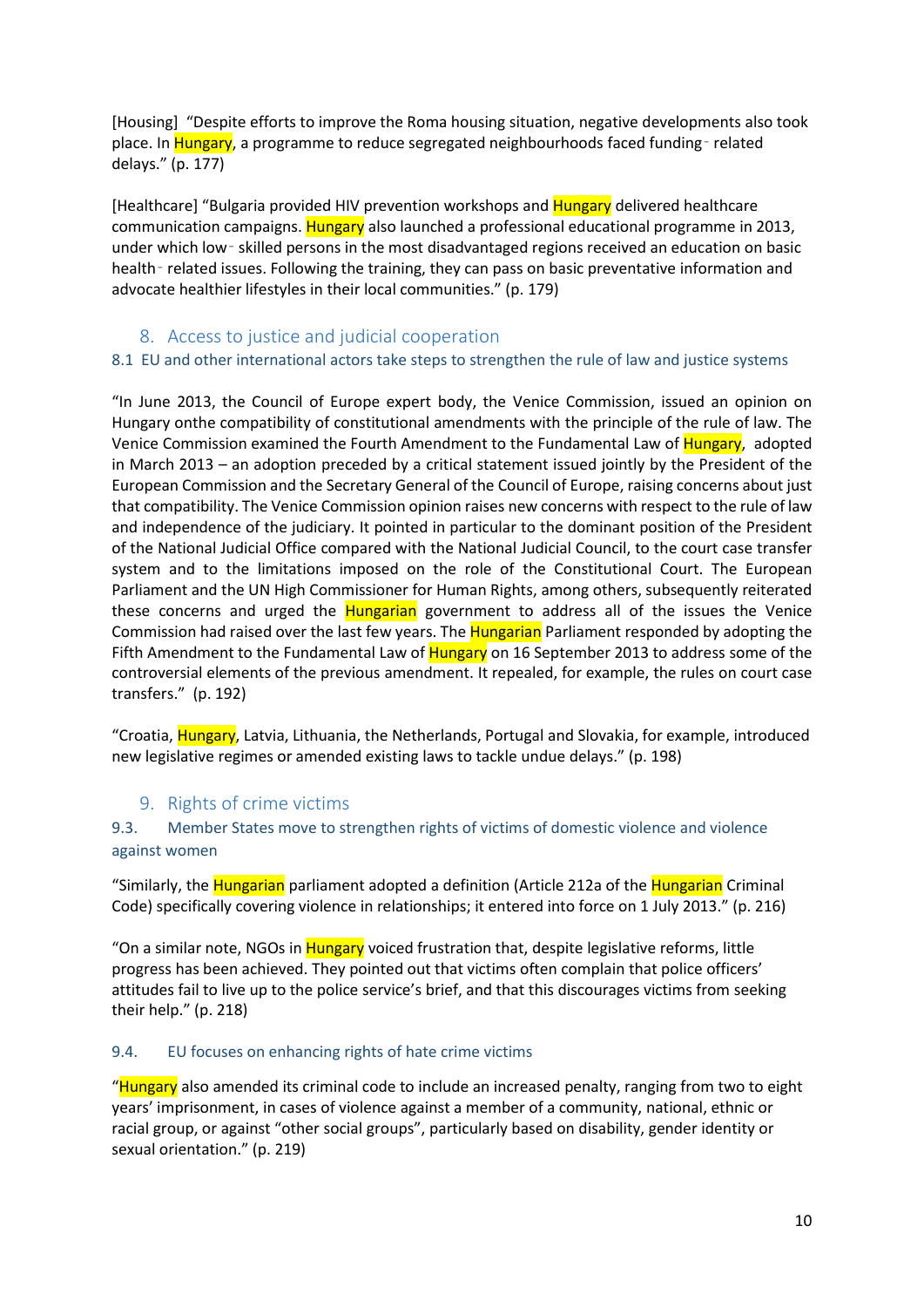# <span id="page-10-0"></span>**Thematic areas**

# <span id="page-10-1"></span>**Access to justice**

<span id="page-10-2"></span>Freedom to conduct a business: exploring the dimensions of a fundamental right (August 2015) [http://fra.europa.eu/sites/default/files/fra\\_uploads/fra-2015-freedom-conduct-business\\_en.pdf](http://fra.europa.eu/sites/default/files/fra_uploads/fra-2015-freedom-conduct-business_en.pdf)

"Figure 7: Timeline showing the introduction of the freedom to conduct a business in the constitutional law of EU Member States" [Figure shows that Hungary introduced such a law in 2011.] (p. 26)

"Free competition is emphasised as a guiding economic principle in the constitutions of **Hungary**, Portugal and Slovakia for instance. Freedom of contract is then usually dealt with within the framework of national commercial or civil law, not constitutional law, with the notable exception of Cyprus." (p. 28)

"Furthermore, as pointed out earlier, some essential elements of the freedom to conduct a business, notably the freedom of contract, are also usually stipulated in civil and commercial law rather than directly in constitutional law. Examples include the civil codes of **Hungary** and Malta." (p. 29)

# <span id="page-10-3"></span>Severe labour exploitation: workers moving within or into the European Union (June 2015)

# [http://fra.europa.eu/sites/default/files/fra-2015-severe-labour-exploitation\\_en.pdf](http://fra.europa.eu/sites/default/files/fra-2015-severe-labour-exploitation_en.pdf)

"The range of individuals protected by criminal law provisions against severe exploitation in employment relationships varies considerably among Member States: [...] **Hungarian** law protects all third-country nationals without a work permit." (p. 38)

"In 13 of the 21 EU Member States that were included in the fieldwork phase of the project – Austria, Croatia, Cyprus, France, Germany, Greece, Hungary, Italy, Lithuania, Malta, Poland, Portugal and Spain – it [the exploitation of workers from other countries in particularly exploitative employment relationships] was perceived by experts as the most frequently occurring form of severe labour exploitation." (p. 39)

"When asked whether corruption is an important risk factor, respondents in most Member States said that corruption within the police or in other areas of administration does not play a significant role. For example, in Finland, France and Hungary, corruption is not perceived as a factor contributing to exploitation at all." (p. 44)

"Familiarity with and knowledge of the legal standards applying to employment and recruitment agencies differed among the professional groups. In some countries, including Finland, Hungary, Lithuania and Slovakia, many were not aware of the regulatory system in place, or they did not know which authority was in charge of monitoring recruitment agencies." (p. 50)

"Respondents in Hungary referred to women from Romania taking care of older people as a very frequently exploited group." (p. 53)

"Many of the interviewed experts – including from Austria, Finland, France, Hungary, the Netherlands, Portugal, Slovakia and Spain – emphasised the significance of poverty as a strong factor contributing to the risk of exploitation." (p. 75)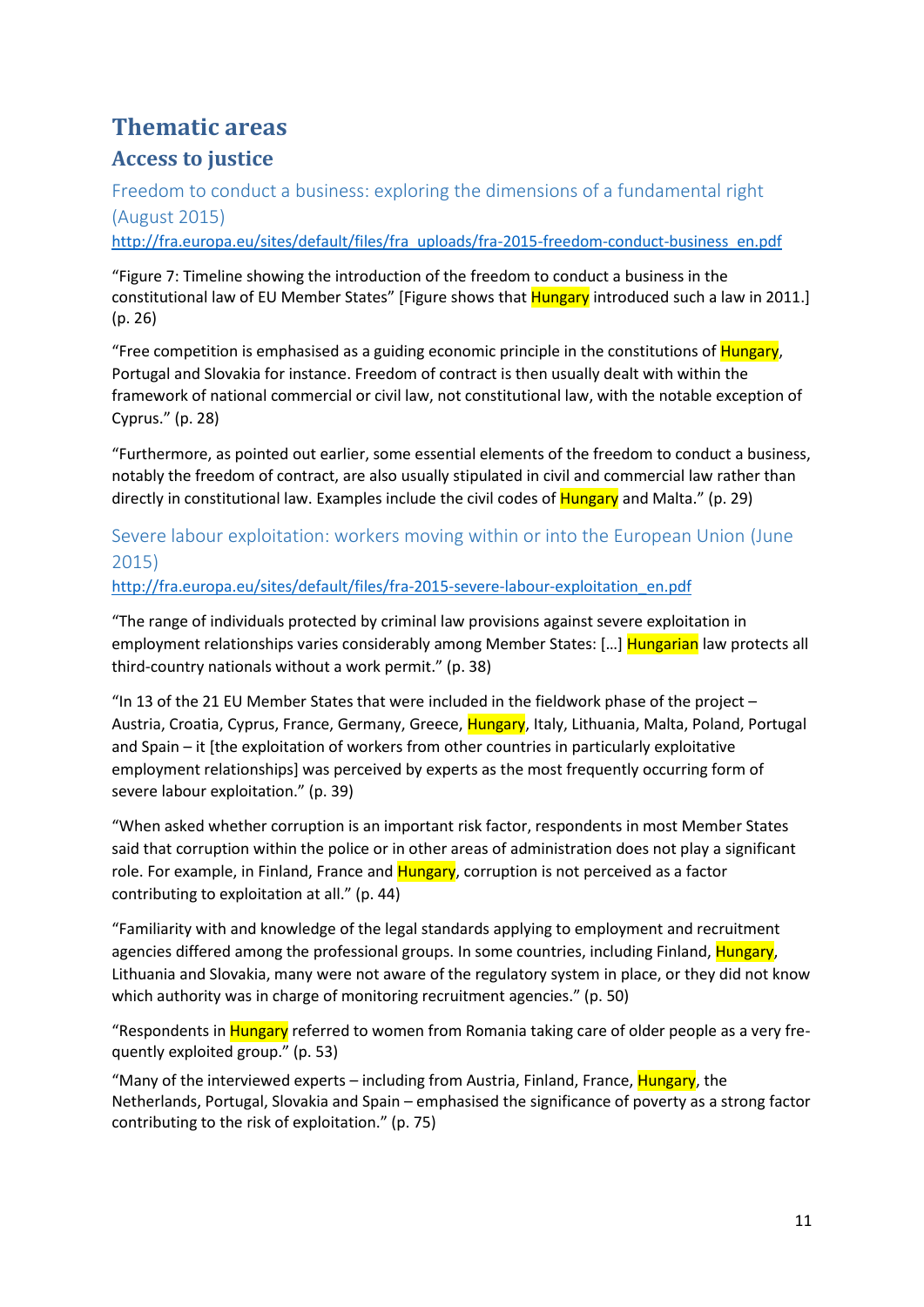"Experts in Germany and Hungary stressed that specific efforts must be made to reach out to male victims of severe labour exploitation. For some men, accepting the status of a crime victim conflicts with their gender role, which dictates that men should be 'strong' and 'in control' of their situation, rather than in need of support. This can add to the tendency of victims of labour exploitation to view themselves as economically successful despite the violations of their rights which they encounter." (p. 78)

"Desk and field research carried out by FRA indicates that less than half of EU Member States have implemented Article 13 (4) of the Employer Sanctions Directive at the level of legislation; those that have done so include Germany, Greece, Hungary, Italy, Luxembourg, Slovakia, Slovenia, Spain and Sweden." (p. 79)

"In two thirds of the EU Member States in which fieldwork was carried out (Austria, Belgium, Croatia, Cyprus, Germany, Greece, Hungary, Ireland, Italy, Lithuania, Malta, Poland, Slovakia and Spain), experts view victim support services as lacking or ineffective in practice, with very few services dedicated to victims of labour exploitation specifically, and many services outright excluding them unless trafficking or violence is involved (as mentioned by five Austrian interviewees, for example)." (p. 80)

"[...] experts from **Hungary** reported that support services might exclude third-country nationals." (p. 81)

"In a significant number of EU Member States – including Austria, Belgium, Bulgaria, Finland, France, Germany, Greece, Hungary and Poland – evidence supports the view that, for victims of labour exploitation, the conditions for accessing rights and justice are, at best, precarious." (p. 84)

"Desk research conducted in all 28 Member States revealed that in at least half of the Member States – Austria, Belgium, Cyprus, Finland, France, Germany, Hungary, Lithuania, Luxembourg, Poland, Portugal, Slovakia, Spain and Sweden – trade unions are entitled to lodge complaints on behalf of victims." (p. 85)

"Respondents in Slovakia and Hungary stressed that limited efforts and a lack on the part of awareness of law enforcement leads to low numbers of identified victims and referrals to victim support services." (p. 88)

# <span id="page-11-0"></span>Victims of crime in the EU: the extent and nature of support for victims (January 2015) [http://fra.europa.eu/sites/default/files/fra-2015-victims-crime-eu-support\\_en\\_0.pdf](http://fra.europa.eu/sites/default/files/fra-2015-victims-crime-eu-support_en_0.pdf)

"Figure 1: Year of origin of generic victim support services" [Figure indicates that **Hungary** adopted such services in 1989.] (p. 21)

"Figure 2: Year of first national legislation referring to the rights and/or support and protection of victims of crime in EU Member States" [Figure indicates that **Hungary** adopted such legislation in the 2000s.] (p. 23)

"In some EU Member States, such as Belgium, Hungary, Poland and Sweden, private prosecution is available. It is mostly for minor offences and might be subject to further conditions, such as the prior refusal of the prosecution to act." (p. 29)

"To comply with its obligations under the Framework Decision after becoming an EU Member State, Hungary adopted a Victim Support Act in 2005. The act and implementing practice therefore generally fulfil the requirements of the Framework Decision. However, legislation covering criminal procedure which determines the position of the victim still uses a narrow concept of 'aggrieved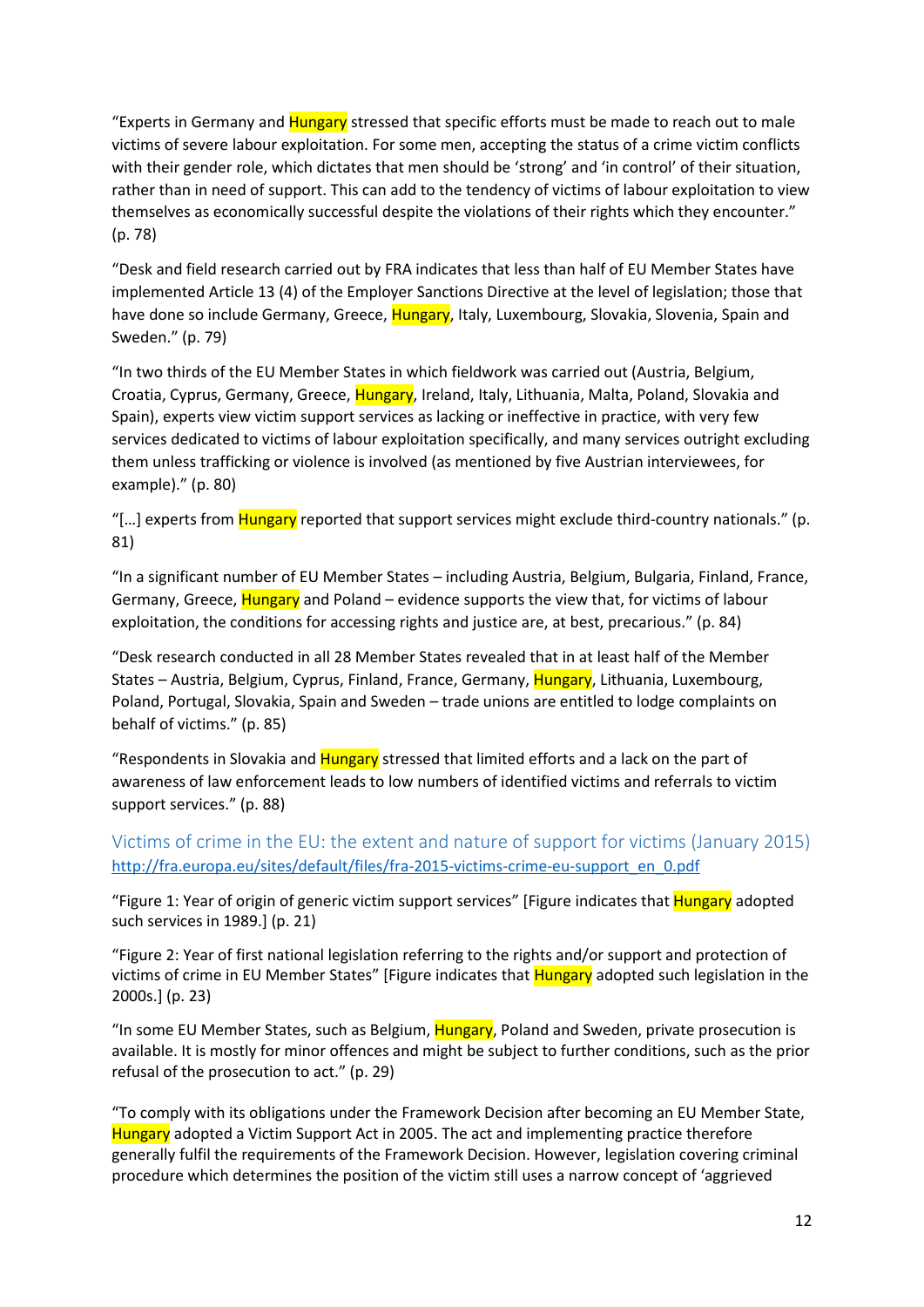party' which focuses only on the most direct victims of crime. Hungary will therefore need to make further changes to comply with the Victims' Directive's new requirements, such as ensuring that family members of the victim are also included in the definition." (p. 34)

"In 12 EU Member States legal aid is provided exclusively by public authorities. In the remaining cases, the responsibility is shared. Some, for example, distinguish between legal advice provided by victim support services and legal representation that can only be provided by state-sanctioned legal practitioners. Croatia, Hungary and Spain (see Table 4), for example, use a decentralised approach, where municipalities, NGOs or educational institutions provide legal aid." (p.45)

"Hungary and the Netherlands do not offer courses dedicated specifically to victim support but, if requested, victim support officers hold training sessions for police officers." (p. 52)

"In Hungary, the state is also essentially the sole general service provider. The metropolitan and county offices of the Victim Support Service provide information on a victim's rights and obligations in criminal proceedings, on available services and assistance, on the location of state and non-state service providers and on how to avoid re-victimisation." (p. 59)

"FRA research indicates that in 10 Member States, at least the largest organisation providing either generic or specialised victim support may be reimbursed by the state for the provision of support. In the remaining 18, organisations do not receive any specific reimbursement. However, the main service provider in 14 of these Member States is both state-run and state-funded, or an NGO which relies heavily on state funding. The largest organisations in these countries therefore receive more general operational funding from the state, which can include payment for support services offered to victims free of charge. This is the case for example in Hungary, Ireland, Romania and the United Kingdom." (p.61)

"Victim support services typically relate to the portfolio of more than one ministry in EU Member States. FRA research shows that only five Member States make one sole ministry responsible (the ministries of justice in Ireland, Luxembourg, the Netherlands and Sweden, and in Malta the ministry for home affairs). In an additional three Member States one ministry has a formal coordinating role (Croatia, Estonia and Hungary)." (p.63).

"Governments are required to respect the independence and diversity of NGOs working in victim support and to avoid discriminating against organisations on whatever ground. In this respect, FRA has noted with concern that the **Hungarian** government has publicly branded some of the well-known support services as "left leaning". Caution, sensitivity and tact should characterise relations between the government and NGOs to avoid the impression that government officials do not respect NGOs as equals or that these are not dealt with on a level playing field." (p.66).

"In Hungary, the Justice Service's Central Office exercises professional control over support services, while regional government offices handle the administration." (p.66).

"In Hungary, volunteerism in the field of victim support is a relatively new phenomenon. In the framework of the ACT programme (TEtt Program az Áldozatokért és a Tettesekért),137 implemented within the national development plan with the support of the European Social Fund, one key initiative was the organisation of volunteer networks to assist victims of crime. The ACT programme has recruited 200 volunteers since February 2011, including two in each sub-region situated in the nine counties ACT covers. Based on the Hungarian National Social Inclusion Strategy for 2012 to 2014, additional Roma volunteers were recruited into the network.138 Victim support officers participate as mentors to volunteers and provide training." (p.67).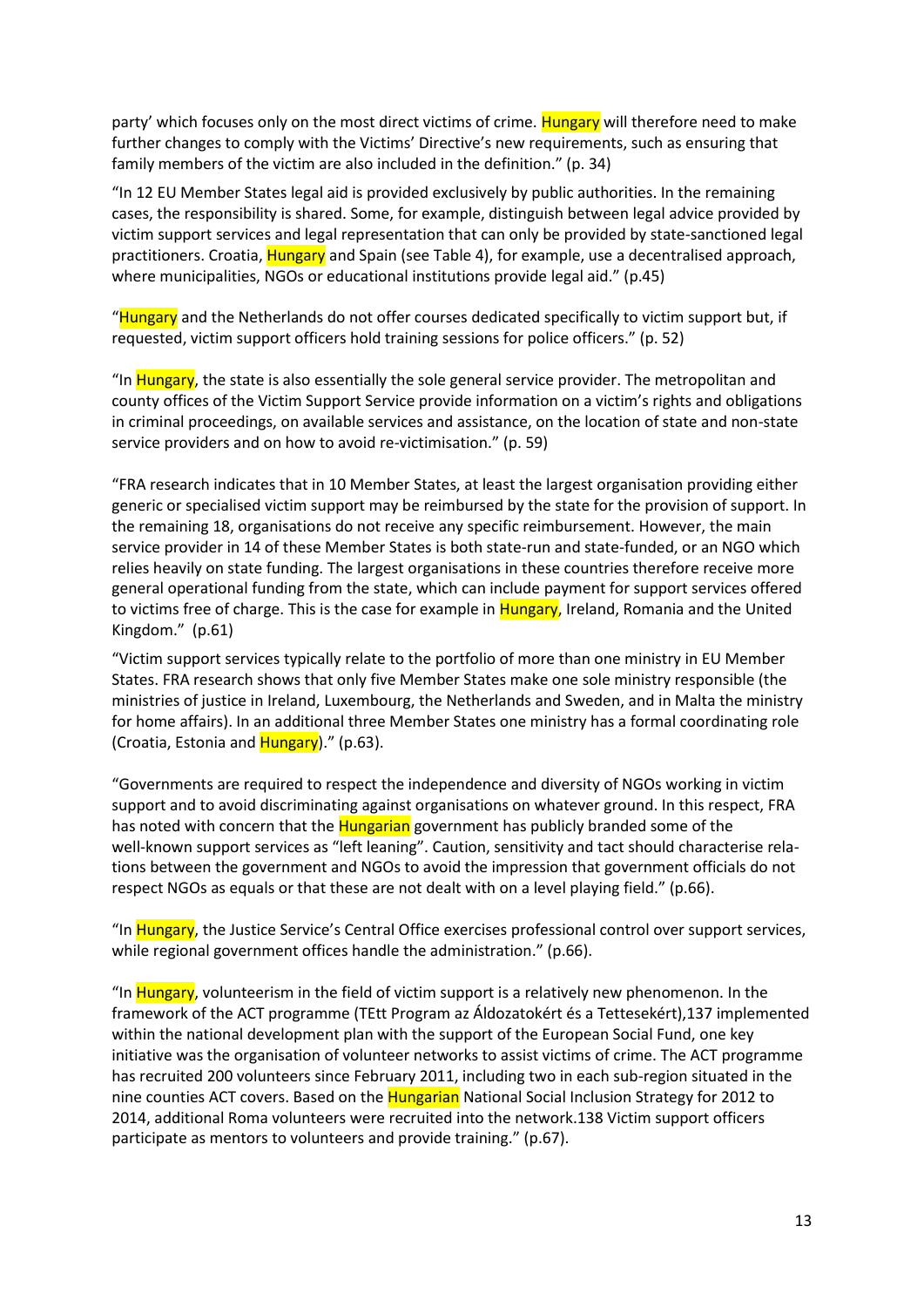"As Table 8 shows, victim support services rely on the work of volunteers in Member States such as Austria, Croatia, the Czech Republic, Denmark, Finland, Victim support services in EU Member States Germany, Hungary, the Netherlands, Portugal, Sweden and the United Kingdom, where volunteer workers far outnumber staff. In 11 of the 12 Member States for which data are available, the ratio of staff to volunteers ranges from between three or four to one (Czech Republic, Hungary, Netherlands, United Kingdom (England and Wales)) to 200 to one (Denmark and Sweden)." (pp. 68-69).

"Some of the support services offering information in other languages do so in many different languages. Even though most provide information in less than a handful of languages, some victim support organisations offer information in 10 (Cyprus, Hungary), 20 (Denmark, Finland and Sweden) and even 50 (Austria) languages, as well as (upon request) potentially up to 200 in the United Kingdom." (p. 95).

# <span id="page-13-0"></span>**Asylum, migration and borders**

Please also see references to 'Severe labour exploitation: workers moving within or into the European Union' (June 2015) above.

# <span id="page-13-1"></span>Fundamental rights at land borders: findings from selected European Union border crossing points (November 2014)

[http://fra.europa.eu/sites/default/files/fra-2014-third-country-nationals-land-border-checks\\_en.pdf](http://fra.europa.eu/sites/default/files/fra-2014-third-country-nationals-land-border-checks_en.pdf)

"Röszke is one of nine BCPs at the Hungarian–Serbian land and river border and handles approximately 65 % of all traffic at this border. Located on a major road connecting the two countries' capitals, it operates as an international corridor. It also handles significant local traffic, as both border regions host minorities, including the Serbian minority in Hungary and the Hungarian minority in Serbia." (p. 14)

"The border guard survey revealed that the majority of border guards did not receive any training on how to treat persons with disabilities. The Frontex Common core curriculum for border guards, which spells out EU-wide standards for the training of front-line border guards, does not cover this topic. Not a single officer interviewed at Ceuta or Röszke indicated having received such training..." (p. 24)

"Access to toilets may depend on the stage of the border check, with access more difficult at the firstline check. At Röszke, for example, persons awaiting or undergoing first-line checks do not have access to the sanitary facilities at the BCP administrative building. There is a pay toilet immediately after the BCP upon entering **Hungary**. Occasionally, a bus driver may ask permission for a passenger to leave the bus and use the BCP toilets." (p. 25)

"When families undergo a second-line check, as observed at Röszke and Medyka, all information is communicated to the parents only. If the second-line check concerns the child's documentation, it may not be necessary for the child to be present during the check." (p. 36)

"Officers generally rely on checking available databases, such as Interpol, the SIS II and, where available, the Visa Information System (VIS), as well as national databases, to see if a child is missing or abducted. Shift leaders at Röszke also said that they may contact the police in the child's country of origin to enquire if the child has been reported missing." (p. 37-38)

"More frequently, undocumented unaccompanied children are apprehended after having crossed the stretch of border between BCPs, the green border. Depending on national procedures, such children may be brought for further processing to the BCP, as is the case, for example, at Röszke, or referred to other domestic facilities." (p. 38)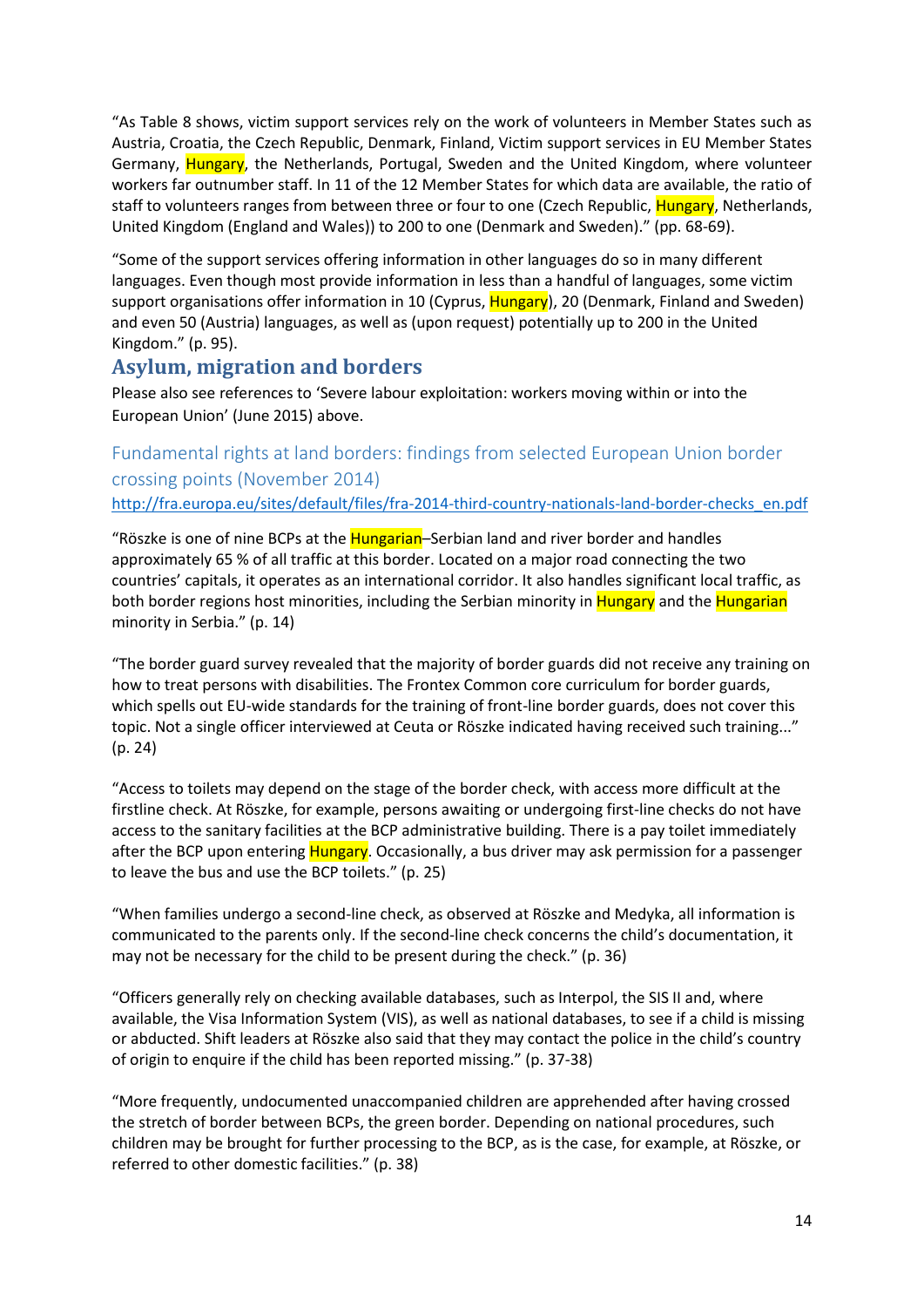"Providing basic information on asylum there could be a simple and effective way to reach those who are not immediately admitted and on whom further checks are being carried out. During the field research, such information was provided only at Röszke, where the **Hungarian** Helsinki Committee has developed and disseminated a leaflet called 'Asylum in Hungary' in nine languages (Albanian, Arabic, English, French, Hungarian, Pashto, Persian, Russian and Somali), containing all relevant information on the national asylum procedure. The leaflets are available on the information board in the waiting room for second-line checks, together with the phone numbers of persons and organisations who can be contacted for support." (p. 42)

"At Röszke, there is only one cell and it can hold up to four or five detainees at a time. It has no beds, only chairs. The CPT criticised this as early as 2005. The Hungarian government responded that no beds are necessary, as detainees wait in the cell only until the staff who are to transfer them to a different facility arrive. The establishment is thus not used as a proper detention facility. This contrasts, however, with the fact that detention at the BCP can last for up to 24 hours." (p. 56)

# <span id="page-14-0"></span>Addressing forced marriage in the EU: legal provisions and promising practices (October 2014)

[http://fra.europa.eu/sites/default/files/fra-2014-forced-marriage-eu\\_en.pdf.pdf](http://fra.europa.eu/sites/default/files/fra-2014-forced-marriage-eu_en.pdf.pdf)

"On average, around 16 % of Roma men and women aged 16–17 are legally or traditionally married or cohabiting, according to the research, which was conducted in the 11 Member States where most Roma live: Bulgaria, the Czech Republic, France, Greece, Italy, Hungary, Poland, Portugal, Romania, Slovakia and Spain." (p. 13)

# <span id="page-14-1"></span>Criminalisation of migrants in an irregular situation and of persons engaging with them (March 2014)

[http://fra.europa.eu/sites/default/files/fra-2014-criminalisation-of-migrants-0\\_en\\_0.pdf](http://fra.europa.eu/sites/default/files/fra-2014-criminalisation-of-migrants-0_en_0.pdf)

"Eight Member States punish it [the facilitation of irregular entry] with a fine only, although in aggravated circumstances the punishment may still be imprisonment." [This includes Hungary.] (p. 4)

"In 14 Member States, facilitation of stay is punishable only if done for profit." [This includes Hungary.] (p. 11)

<span id="page-14-2"></span>Fundamental rights at Europe's southern sea borders (March 2013) [http://fra.europa.eu/sites/default/files/fundamental-rights-europes-southern-sea-borders-jul-](http://fra.europa.eu/sites/default/files/fundamental-rights-europes-southern-sea-borders-jul-13_en.pdf)[13\\_en.pdf](http://fra.europa.eu/sites/default/files/fundamental-rights-europes-southern-sea-borders-jul-13_en.pdf)

"Given the policy efforts to create synergies among different maritime surveillance actors, all possible safeguards should be put in place to make it impossible or very difficult to accidentally store personal data. This is particularly important as at least nine Eurosur national coordination centres process personal data for border surveillance purposes.<sup>1</sup>" (p. 62)

# <span id="page-14-3"></span>**Gender**

1

See also 'Addressing forced marriage in the EU: legal provisions and promising practices' (October 2014) above.

<sup>&</sup>lt;sup>1</sup> European Commission (2011a), pp. 31–32. In addition, one country, <mark>Hungary</mark>, has future plans to process personal data for border surveillance purposes.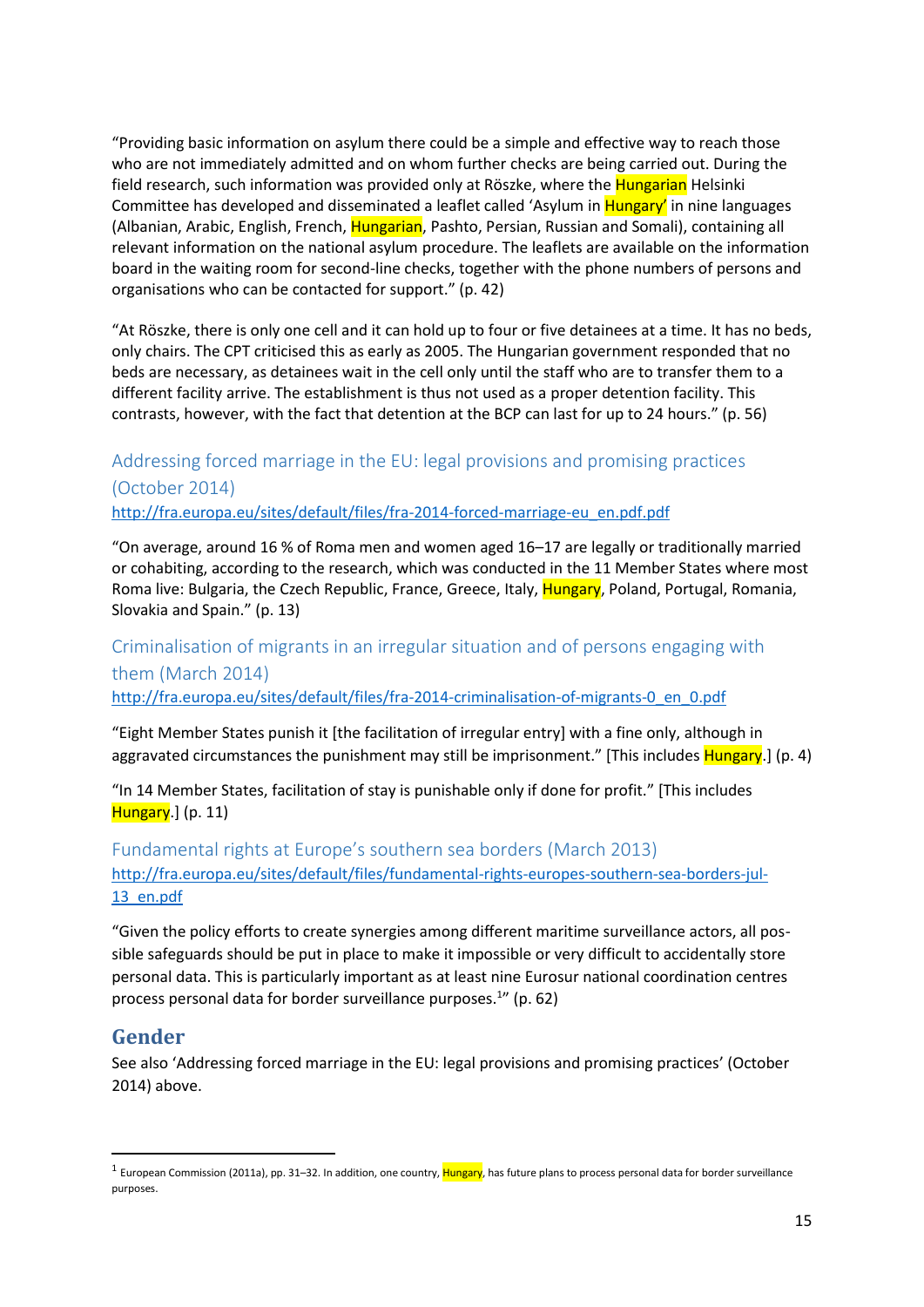# <span id="page-15-0"></span>Violence against women: an EU-wide survey. Main results report (March 2014) [http://fra.europa.eu/sites/default/files/fra-2014-vaw-survey-main-results-apr14\\_en.pdf](http://fra.europa.eu/sites/default/files/fra-2014-vaw-survey-main-results-apr14_en.pdf)

| <b>EU Member State</b> | Any partner<br>(current and/or previous) <sup>b</sup> | Non-partner <sup>c</sup> | Any partner<br>and/or non-partner® |
|------------------------|-------------------------------------------------------|--------------------------|------------------------------------|
| AT                     | 13                                                    | 12                       | 20                                 |
| <b>BE</b>              | 24                                                    | 25                       | 36                                 |
| <b>BG</b>              | 23                                                    | 14                       | 28                                 |
| <b>CY</b>              | 15                                                    | 12                       | 22                                 |
| $\alpha$               | 21                                                    | 21                       | 32                                 |
| <b>DE</b>              | 22                                                    | 24                       | 35                                 |
| DK                     | 32                                                    | 40                       | 52                                 |
| EE                     | 20                                                    | 22                       | 33                                 |
| EL                     | 19                                                    | 10                       | 25                                 |
| <b>ES</b>              | 13                                                    | 16                       | 22                                 |
| F1                     | 30                                                    | 33                       | 47                                 |
| <b>FR</b>              | 26                                                    | 33                       | 44                                 |
| <b>HR</b>              | 13                                                    | 13                       | 21                                 |
| <b>HU</b>              | 21                                                    | 14                       | 28                                 |
| IE                     | 15                                                    | 19                       | 26                                 |
| $\mathbf{u}$           | 19                                                    | 17                       | 27                                 |
| LT                     | 24                                                    | 16                       | 31                                 |
| LU                     | 22                                                    | 25                       | 38                                 |
| LV                     | 32                                                    | 17                       | 39                                 |
| MT                     | 15                                                    | 15                       | 22                                 |
| <b>NL</b>              | 25                                                    | 35                       | 45                                 |
| <b>PL</b>              | 13                                                    | 11                       | 19                                 |
| PT                     | 19                                                    | 10                       | 24                                 |
| <b>RO</b>              | 24                                                    | 14                       | 30                                 |
| <b>SE</b>              | 28                                                    | 34                       | 46                                 |
| <b>SI</b>              | 13                                                    | 15                       | 22                                 |
| <b>SK</b>              | 23                                                    | 22                       | 34                                 |
| <b>UK</b>              | 29                                                    | 30                       | 44                                 |
| <b>EU-28</b>           | 22                                                    | 22                       | 33                                 |

Table 1: Women who have experienced physical and/or sexual violence by a current or previous partner, or by any other person since the age of 15, by EU Member State (%)\*\*\*

Notes: a The results in the first two columns of the Table do not sum up to the results in the third column due to the different computational base of the results (results on partner violence are based on respondents who have or have had a partner, as opposed to all women)

and the fact that some respondents have experienced violence by both their partners and non-partners.<br>b Out of all women who were either married, fving together with some one without being married, or involved in a relatio

 $\mu$  of the utility and the time of the interview, or at any time in the past (n = 40,192).<br>
c Out of all respondents (N = 42,002).<br>
Source: FRA gender-based violence against women survey data set, 2012

Violence against women: an EU-wide survey – Results at a Glance (2014), p. 19

"The rates range from 6 % of women who have a current or previous partner experiencing physical and/or sexual partner (current or previous) violence in the past 12 months in Belgium, Bulgaria, Greece, Hungary, Italy, Romania and Slovakia, to some 2 % of women with a current or previous partner experiencing such violence in Estonia, Poland, Slovenia and Spain." (p. 34)

"Recognising that intimate partner violence is often repetitive in nature, legislation in several EU Member States – including Austria, the Czech Republic, France, Hungary, Italy, Poland, Portugal,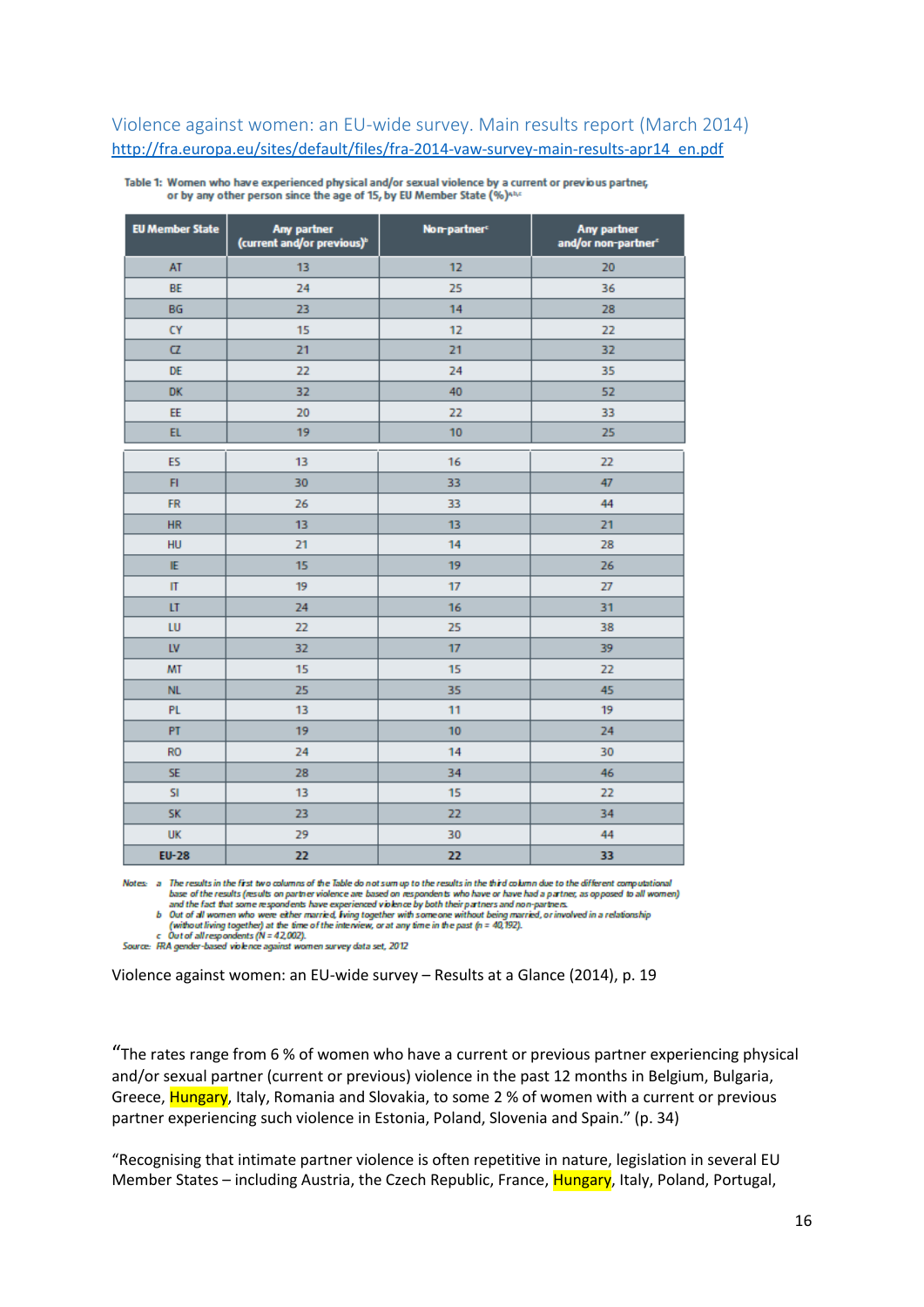Slovakia, Slovenia and Sweden – reflects this by providing criminal law definitions that allow criminal proceedings to address the wider pattern of relational violence." (p. 53)

"On the other hand, according to victims in Greece, the police either were notified or otherwise became aware of the most serious case of stalking in 8 % of cases, followed by 10 % in Estonia and 15 % in both Cyprus and **Hungary**." (p. 91)

"In France, the Netherlands and the United Kingdom, 20 % of women indicate that they experienced some form of sexual violence at least once before the age of 15. This contrasts with the situation in Bulgaria, the Czech Republic, **Hungary**, Portugal and Romania, where less than 4 % of all women say that they faced sexual violence in childhood." (p. 126)





**Notes**a Out of all respondents (N = 42,002).

b Full set indudes al 11 items used in the questionnaire to measure sexual harassment (see Box 4).

c The short set indudes the following six items: "Unwelcome touching, hugging or kissing", "Sexually suggestive comments or jokes that made you feel offended", "Somebody indecently exposing themselves to you", "Sexually explicit emails or SMS messages that offended you", "Sending or showing sexually explicit pictures, photos or gifts that made you feel offended", "Someone making you watch or bok at pornographic material against your wishes".<br>Source: RRA gender-based violence

Violence against women: an EU-wide survey – Results at a Glance (2014), p. 29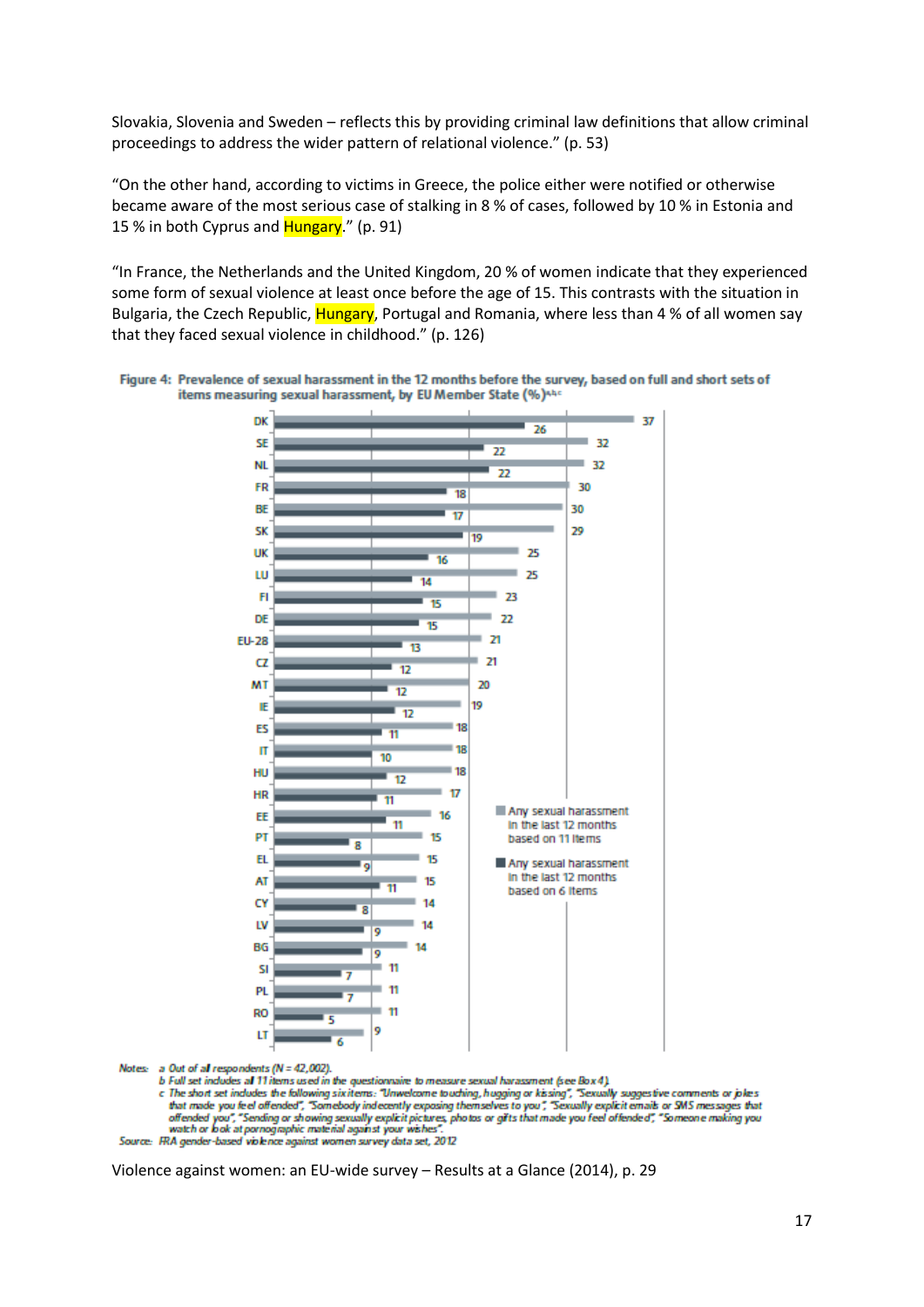# <span id="page-17-0"></span>**Hate crime**

<span id="page-17-1"></span>Discrimination and hate crime against Jews in EU Member States: experiences and perceptions of antisemitism (November 2013) [http://fra.europa.eu/sites/default/files/fra-2013-discrimination-hate-crime-against-jews-eu](http://fra.europa.eu/sites/default/files/fra-2013-discrimination-hate-crime-against-jews-eu-member-states-0_en.pdf)[member-states-0\\_en.pdf](http://fra.europa.eu/sites/default/files/fra-2013-discrimination-hate-crime-against-jews-eu-member-states-0_en.pdf)

"Respondents were most likely to consider antisemitism to be either 'a very big' or 'a fairly big problem' in Hungary, France and Belgium (90 %, 85 % and 77 %, respectively). In Hungary and France, about half of the respondents feel that antisemitism amounts to 'a very big problem' in the country today (49 % and 52 %, respectively) (Figure 1)." (p. 15)

"More than 80 % of the respondents living in Belgium, France, Hungary and Italy are concerned by the level of antisemitism on the internet which they say has increased either a lot or a little." (p. 20)

"The majority of respondents in five of the eight countries have not considered emigrating, but in Hungary, France and Belgium between 40 % and 48 % of the respondents indicated that they have considered emigrating in the past five years because they did not feel safe there as Jews." (p. 37)

# <span id="page-17-2"></span>**Information society, privacy and data protection**

<span id="page-17-3"></span>Access to data protection remedies in EU Member States (January 2014) [http://fra.europa.eu/sites/default/files/fra-2014-access-data-protection-remedies\\_en\\_0.pdf](http://fra.europa.eu/sites/default/files/fra-2014-access-data-protection-remedies_en_0.pdf)

"In Greece and Portugal, fines [imposed by courts for violations of data protection legislation] can be up to €30,000, in Hungary the amount can reach €40,000, and in Ireland individuals can be fined up to €50,000, rising to €250,000 for corporate bodies." (p. 22)

"High procedural costs in civil legal proceedings, including court fees, were also a problem for respondents in many EU Member States researched (e.g. Austria, France, Germany, Greece, Hungary, Italy, the Netherlands, Poland, Portugal, Spain and the United Kingdom)." (p. 40)

"In Hungary, several data Access to data protection remedies in EU Member States protection training programmes are offered and organised by universities (mainly courses on data protection or related topics) or private firms (mainly one-day training). Since 2012, the **Hungarian** DPA has organised a series of conferences of internal data protection officers.Furthermore, in 2012, the Judge Academy and the **Hungarian** DPA signed an agreement to build data protection and freedom of information into the curriculum of the training." (p. 43-44)

# <span id="page-17-4"></span>**LBGT**

# <span id="page-17-5"></span>Being Trans in the EU - Comparative analysis of the EU LGBT survey data (December 2014)

## [http://fra.europa.eu/sites/default/files/fra-2014-being-trans-eu-comparative-0\\_en.pdf](http://fra.europa.eu/sites/default/files/fra-2014-being-trans-eu-comparative-0_en.pdf)

"The percentage of those respondents who were employed in the 12 months preceding the survey and who felt personally discriminated against at work during this period because of being trans ranges from 35 % in France to 20 % in Finland, Ireland, Hungary and Poland." (p. 28)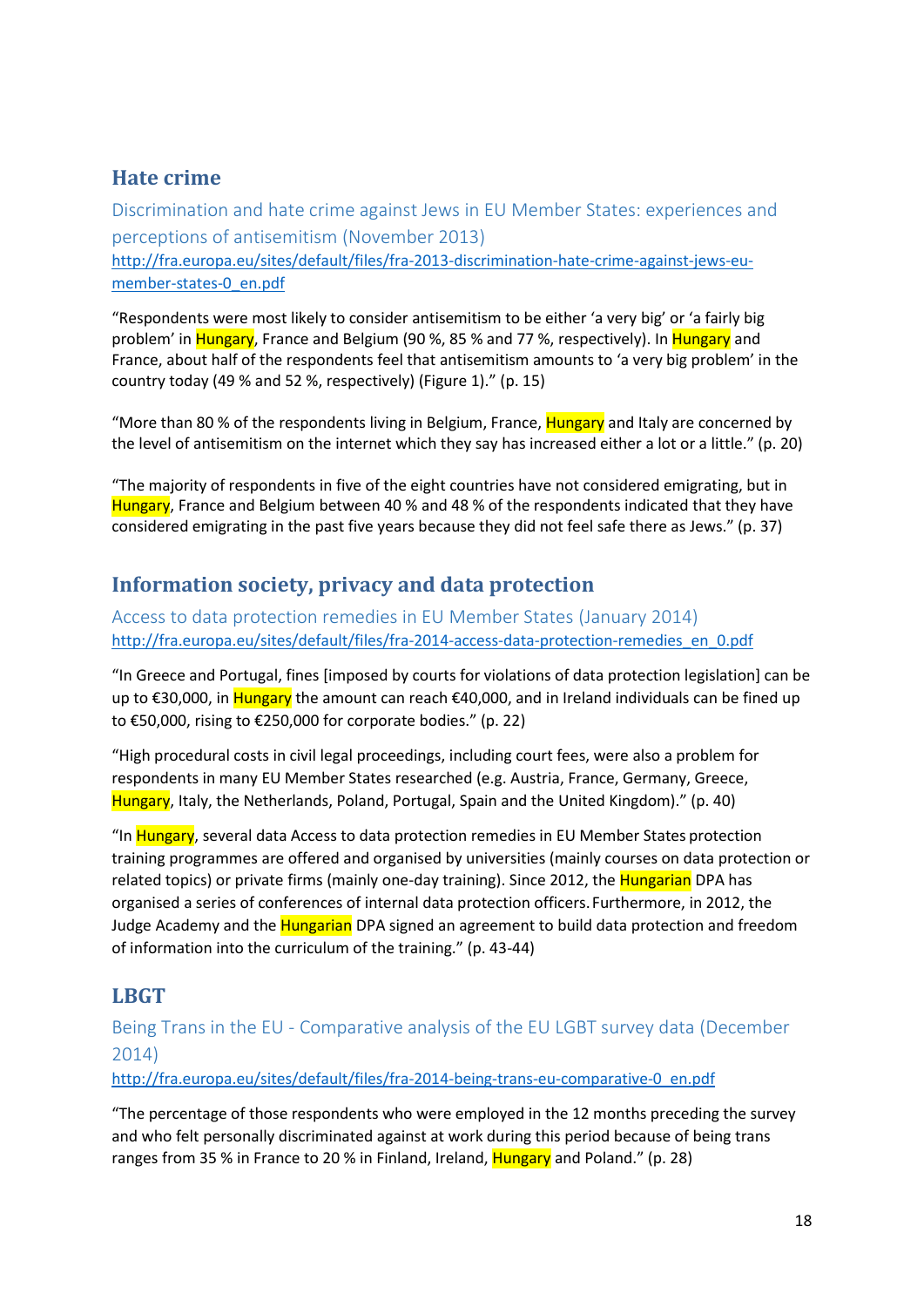"Some EU Member States have a higher than average percentage of trans respondents in the lowest income quartile, such as Austria, Belgium, Denmark, Finland, Germany, Greece, Hungary, the Netherlands, Spain and Sweden." (p. 122)



EU LGBT survey – European Union lesbian, gay, bisexual and transgender survey – Main results, p. 30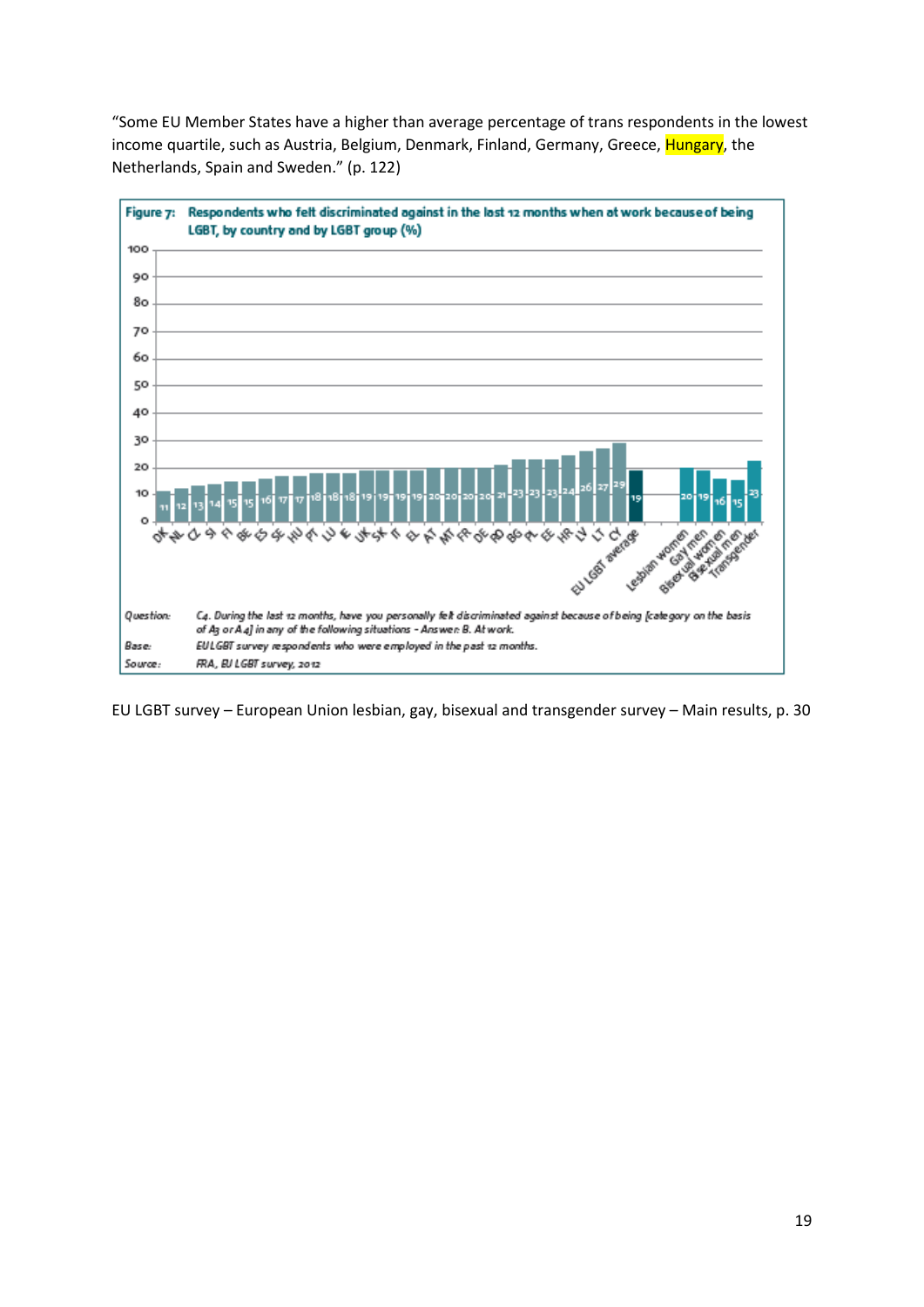

EU LGBT survey – European Union lesbian, gay, bisexual and transgender survey – Main results, p. 71

# <span id="page-19-0"></span>**Persons with disabilities**

# <span id="page-19-1"></span>Implementing the UN CRPD: An overview of legal reforms in EU Member States (May 2015)

[http://fra.europa.eu/sites/default/files/fra-2015-focus-05-2015-crpd\\_en.pdf](http://fra.europa.eu/sites/default/files/fra-2015-focus-05-2015-crpd_en.pdf)

"Croatia, Bulgaria, Hungary, Portugal and Romania are in the process of preparing follow up action plans following the expiration of previous strategies." (p. 6)

Hungary adopted legislation according to which audiovisual media providers shall gradually make their programmes accessible to people with hearing impairments." (p. 9)

"In 2012, Hungary changed its legislation from a system where all people under guardianship were prohibited from voting to one in which judges can deprive people of the right to vote "owing to their mental state". However, in its subsequent concluding observations on **Hungary**, the CRPD Committee recommended that this legislation be reviewed to ensure that all people with disabilities, regardless of their legal capacity status, have the right to vote." (p. 13)

<span id="page-19-2"></span>Equal protection for all victims of hate crime - The case of people with disabilities (March 2015)

[http://fra.europa.eu/sites/default/files/fra-2015-focus-03-hate-crime-disability\\_en\\_0.pdf](http://fra.europa.eu/sites/default/files/fra-2015-focus-03-hate-crime-disability_en_0.pdf)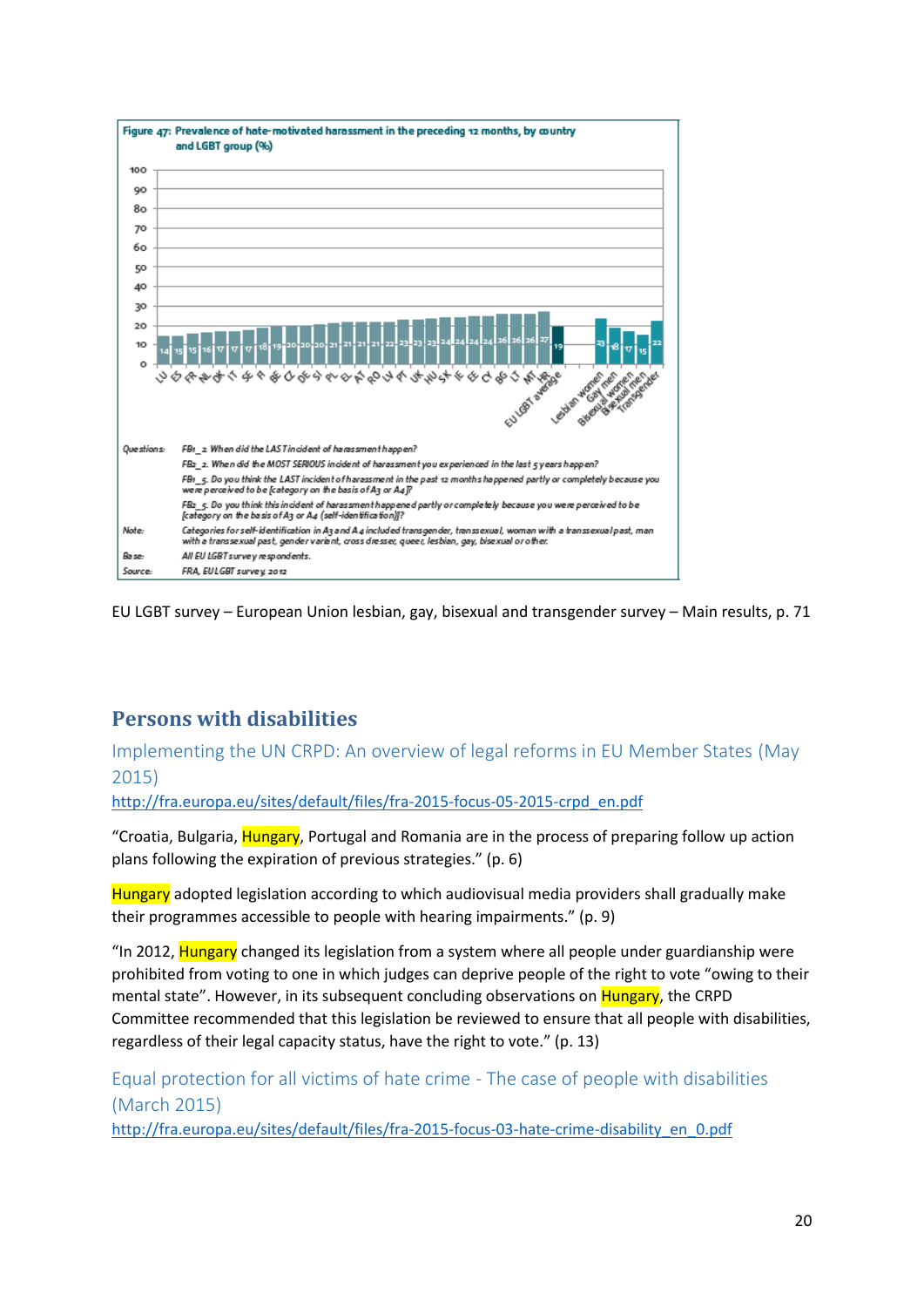"As of October 2014, a number of EU Member States explicitly recognise a disability bias motivation in their criminal law, including Austria, Belgium, Croatia, Finland, France, Hungary, Lithuania, Netherlands, Romania, Slovenia, Spain, and the United Kingdom." (p. 5)

<span id="page-20-0"></span>The right to political participation for persons with disabilities: human rights indicators (May 2014) [http://fra.europa.eu/sites/default/files/fra-2014-right-political-participation-persons](http://fra.europa.eu/sites/default/files/fra-2014-right-political-participation-persons-disabilities_en.pdf)[disabilities\\_en.pdf](http://fra.europa.eu/sites/default/files/fra-2014-right-political-participation-persons-disabilities_en.pdf)

"In Cyprus, the Czech Republic, Hungary and Ireland, political participation is not explicitly covered by the national action plan or strategy on disability, but it is indirectly addressed." (p. 39)

"Hungary, Latvia, Lithuania, Slovakia and Slovenia also provide for polling stations at long-term institutions but require an individual application or notification to use such a polling station in advance, which could act as a barrier to exercising the right to vote." (p. 44)

"In 15 EU Member States, Croatia, Cyprus, the Czech Republic, Denmark, Finland, Germany, Hungary, Ireland, Poland, Portugal, Slovakia, Slovenia, Sweden and the United Kingdom, assistance in voting is available to persons with physical, visual and intellectual disabilities, subject to the authorisation of the election authorities." (p. 50)

"In Germany, **Hungary**, Italy, Poland and Slovakia the duty to consult with DPOs is provided through general provisions that require concerned parties and/or the public to be consulted in law and policy-making processes." (p. 57)

<span id="page-20-1"></span>Legal capacity of persons with intellectual disabilities and persons with mental health problems (July 2013) [http://fra.europa.eu/sites/default/files/legal-capacity-intellectual-disabilities-mental-health](http://fra.europa.eu/sites/default/files/legal-capacity-intellectual-disabilities-mental-health-problems.pdf)[problems.pdf](http://fra.europa.eu/sites/default/files/legal-capacity-intellectual-disabilities-mental-health-problems.pdf)

"In two Member States, Bulgaria and Hungary, only a court is entitled to limit or restore an adult's legal capacity, while most other responsibilities, including appointing a guardian, rest with a guardianship authority." (p. 33)

"The legislative frameworks of Greece, Hungary, Italy, Lithuania and the Netherlands explicitly mention the need to consult with the person concerned." (p. 36)

"FRA research shows that the person under guardianship can appeal the decision affecting his or her legal capacity in many EU Member States, for example Austria, the Czech Republic, Denmark, Estonia, Finland, France, Germany, Greece, Hungary, Italy, Luxembourg, Poland, Spain, Sweden and the United Kingdom." (p. 39)

# <span id="page-20-2"></span>**Racism and related intolerances**

<span id="page-20-3"></span>Racism, discrimination, intolerance and extremism: learning from experiences in Greece and Hungary (December 2013) [http://fra.europa.eu/sites/default/files/fra-2013-thematic-situation-report-3\\_en\\_1.pdf](http://fra.europa.eu/sites/default/files/fra-2013-thematic-situation-report-3_en_1.pdf)

"During the meetings FRA held with government and public officials, statutory human rights bodies and civil society organisations in Hungary, it became apparent that while the legal apparatus offers a good level of formal protection in principle against racism, xenophobia and related intolerance,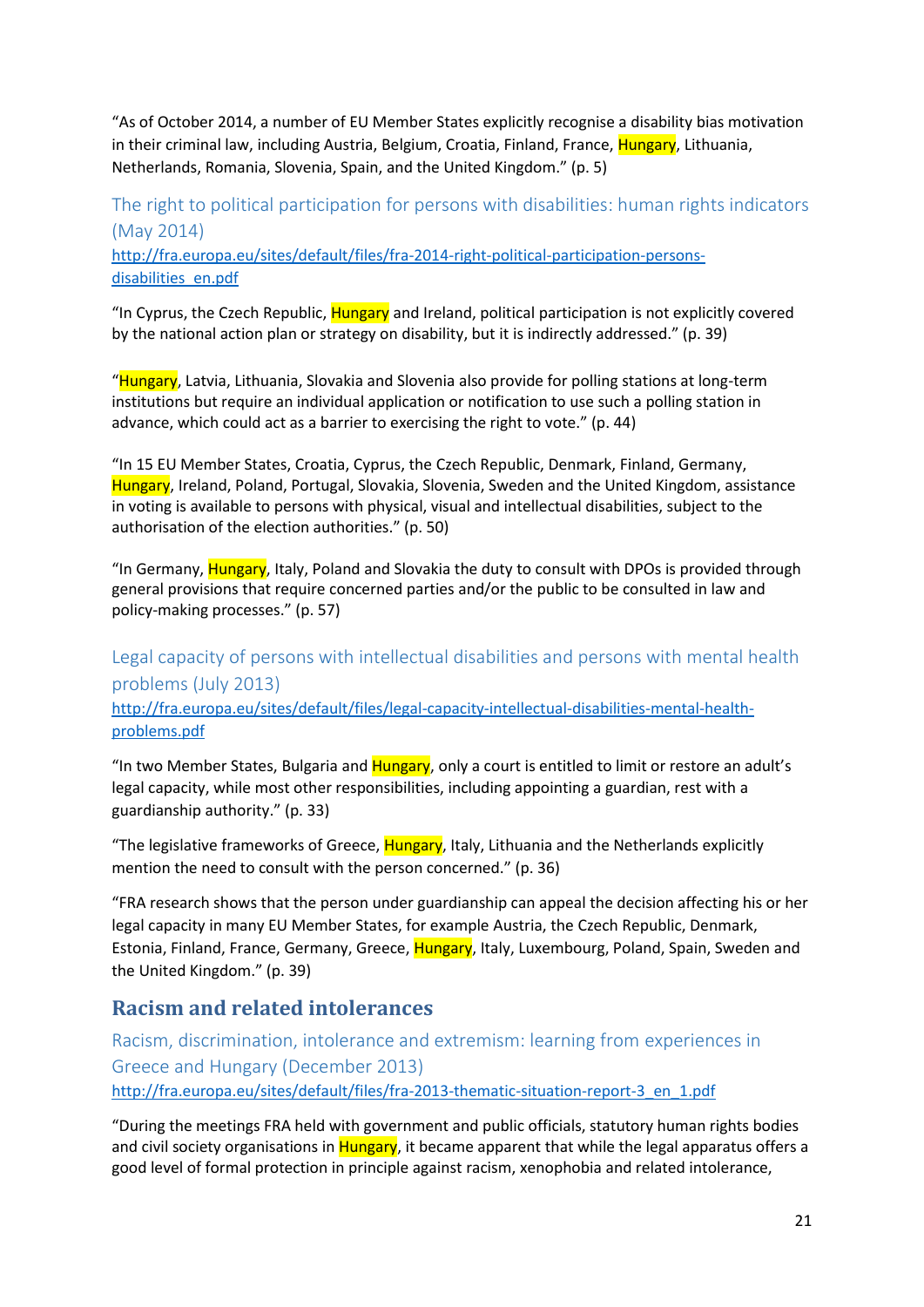there is evidence to suggest that this apparatus and the policies that derive from it are nevertheless not implemented effectively." (p. 25)

"The prejudiced attitudes identified in **Hungary** are felt at the level of society at large and often translate into an uneasy cohabitation between the Hungarian population as a whole and Roma, the largest ethnic minority group in Hungary, in particular." (p. 27)

"Hungary has also adopted legal measures that criminalise Holocaust denial, violence against a member of a community, incitement against a community, publicly denying the crimes of National Socialist and Communist regimes, and the use of symbols of totalitarian regimes. The year 2014 has also been designated Hungarian Holocaust Memorial Year, commemorating the events that took place in Hungary 70 years ago." (p. 32)

See also 'Discrimination and hate crime against Jews in EU Member States: experiences and perceptions of antisemitism' (November 2013) above.

<span id="page-21-0"></span>Antisemitism: Summary overview of the situation in the European Union 2001–2012 (November 2013)

[http://fra.europa.eu/sites/default/files/fra-2013\\_antisemitism-update-2002-2012\\_web\\_0.pdf](http://fra.europa.eu/sites/default/files/fra-2013_antisemitism-update-2002-2012_web_0.pdf)

"Table 20: Number of recorded antisemitic incidents, Hungary, 2009–2012" [Table shows that there were 12 incidents in **Hungary** in 2012.] (p. 35)

<span id="page-21-1"></span>Tackling racism and discrimination in sport - Guide of Promising Practices, Initiatives and Activities (May 2013)

[http://fra.europa.eu/sites/default/files/guide-tackling-racism-in-sport\\_en.pdf](http://fra.europa.eu/sites/default/files/guide-tackling-racism-in-sport_en.pdf)

"The second and third highest rates for burglary, although considerably lower than the rate for Roma in Greece, are experienced by Roma in the Czech Republic (11 %) and Roma in Hungary (9 %)." (p. 9)

# <span id="page-21-2"></span>**Roma**

<span id="page-21-3"></span>Discrimination against and living conditions of Roma women in 11 EU Member States (October 2014)

[http://fra.europa.eu/sites/default/files/fra-2014-roma-survey-gender\\_en.pdf](http://fra.europa.eu/sites/default/files/fra-2014-roma-survey-gender_en.pdf)

"In the central European countries (the Czech Republic, Hungary and Slovakia), Roma women tend to have an equal or even higher labour market participation rate than Roma men, in terms of paid work." (p. 18)

"Among the Member States surveyed, the Czech Republic, Hungary and Slovakia show the highest proportions of labour market participation of Roma women." (p. 20)

"The largest gaps in housing conditions between Roma and non-Roma can be found in France (70 %), Slovakia (43 %), Italy (35 %), Bulgaria and Greece (both 34 %), Romania (32 %) and Hungary (27 %)." (p. 31)

"The highest rates of awareness are in Poland and Hungary, where about half of the Roma women surveyed are aware of the existence of anti-discrimination laws. In Hungary, the difference in the levels of awareness of Roma women and men is relatively small (6 percentage points)." (p. 38)